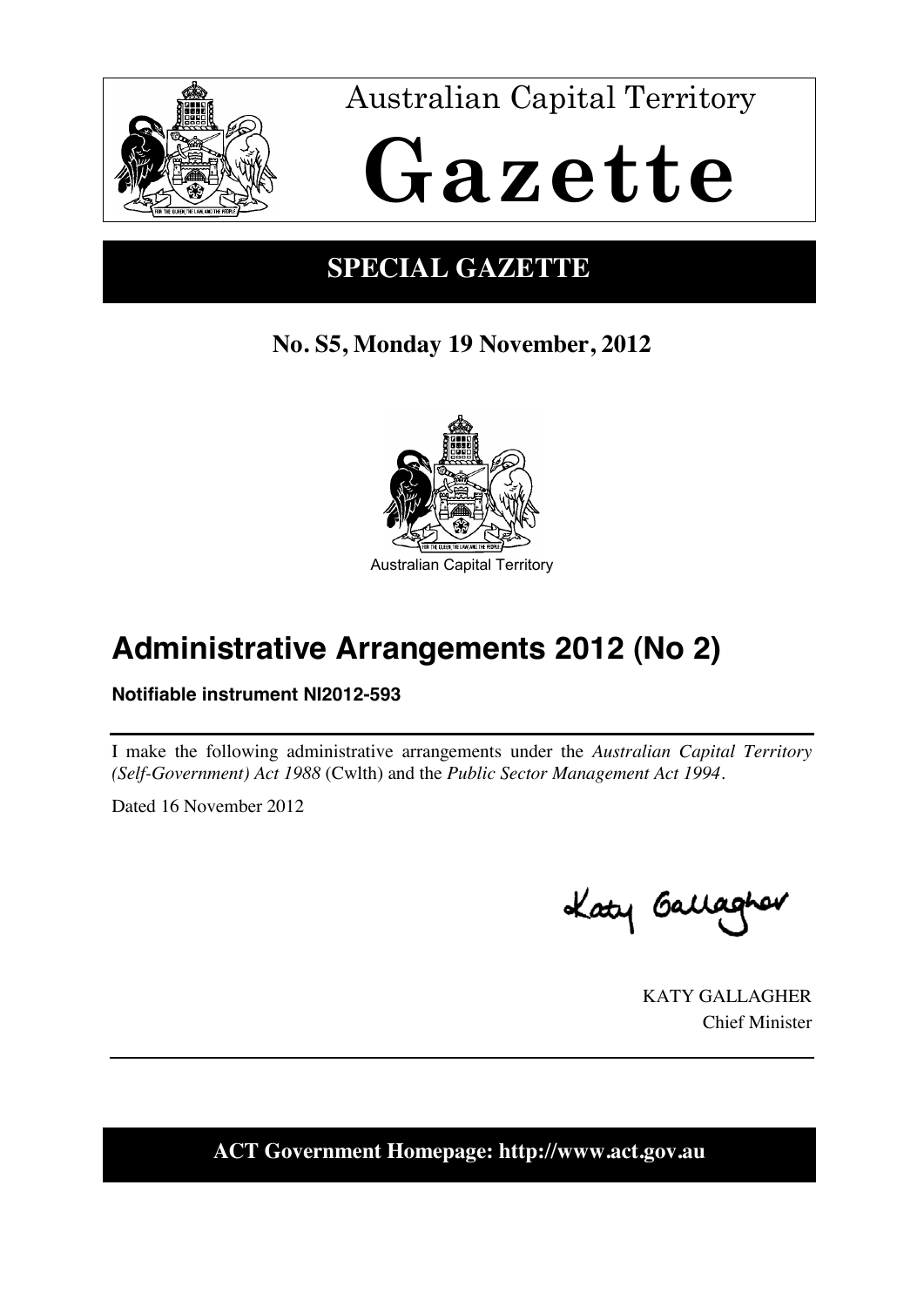

# **Administrative Arrangements 2012 (No 2)**

#### **Notifiable instrument NI2012-593**

made under the

**Australian Capital Territory (Self-Government) Act 1988 (Cwlth) and the Public Sector Management Act 1994**

## **Contents**

|   |                                                          | Page |
|---|----------------------------------------------------------|------|
|   | Name of arrangements                                     |      |
| 2 | Commencement                                             |      |
| 3 | Definitions                                              |      |
| 4 | Ministers-matters allocated                              |      |
| 5 | Ministers-authority to act for one another               |      |
| 6 | Administrative units—constitution and control            |      |
|   | Administrative units—Ministers responsible and functions |      |
| 8 | Repeal                                                   |      |
|   |                                                          |      |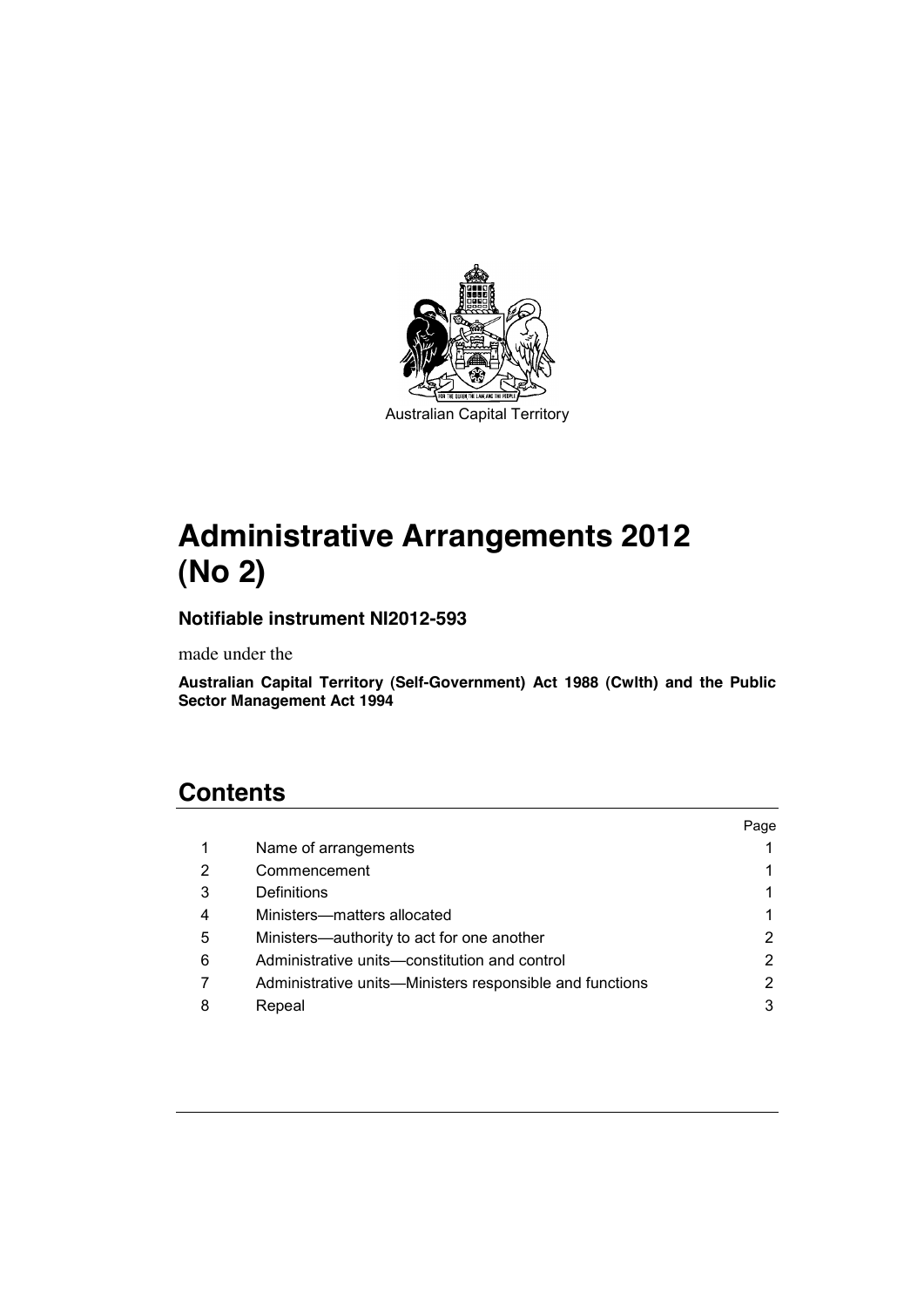|                   |                                                            | Page |
|-------------------|------------------------------------------------------------|------|
| Schedule 1        | Ministers, administrative units and functions              | 4    |
| <b>Schedule 2</b> | <b>Enactments</b>                                          | 11   |
| <b>Part 2.1</b>   | <b>Chief Minister and Treasury Directorate</b>             | 11   |
| <b>Part 2.2</b>   | <b>Health Directorate</b>                                  | 14   |
| <b>Part 2.3</b>   | <b>Education and Training Directorate</b>                  | 15   |
| <b>Part 2.4</b>   | <b>Commerce and Works Directorate</b>                      | 16   |
| <b>Part 2.5</b>   | <b>Economic Development Directorate</b>                    | 17   |
| <b>Part 2.6</b>   | <b>Justice and Community Safety Directorate</b>            | 18   |
| <b>Part 2.7</b>   | <b>Environment and Sustainable Development Directorate</b> | 24   |
| <b>Part 2.8</b>   | <b>Community Services Directorate</b>                      | 26   |
| <b>Part 2.9</b>   | <b>Territory and Municipal Services Directorate</b>        | 28   |

contents 2 Administrative Arrangements 2012 (No 2) NI2012-593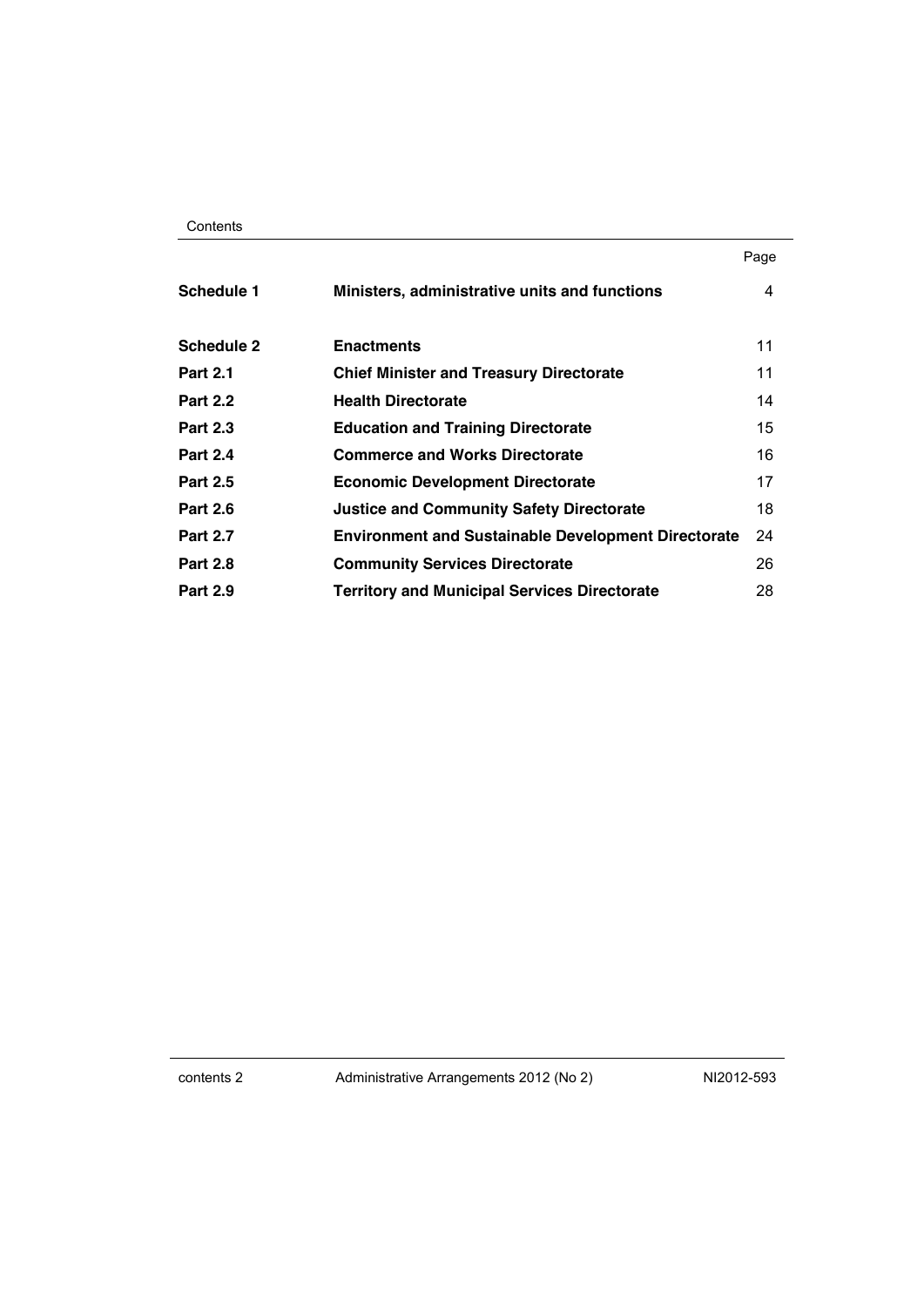#### <span id="page-3-0"></span>**1 Name of arrangements**

These arrangements are the *Administrative Arrangements 2012 (No 2)*.

#### <span id="page-3-1"></span>**2 Commencement**

These arrangements are taken to have commenced on 10 November 2012.

#### <span id="page-3-2"></span>**3 Definitions**

In these arrangements:

*Public Sector Management Act* means the *Public Sector Management Act 1994*.

*Self-Government Act* means the *Australian Capital Territory (Self-Government) Act 1988* (Cwlth).

#### <span id="page-3-3"></span>**4 Ministers—matters allocated**

For the Self-Government Act, section 43 (1), a Minister mentioned in schedule 1, column 1 is allocated responsibility for the following matters relating to the powers of the Executive:

- (a) governing the Territory in relation to the matters mentioned in schedule 1, column 2 opposite the reference to the Minister;
- (b) executing and maintaining the Territory enactments mentioned in schedule 2 under the reference to the Minister;
- (c) exercising the powers of the Executive under the Commonwealth laws mentioned in schedule 2 under the reference to the Minister;
- (d) exercising prerogatives of the Crown for the matters mentioned in paragraphs (a), (b) and (c).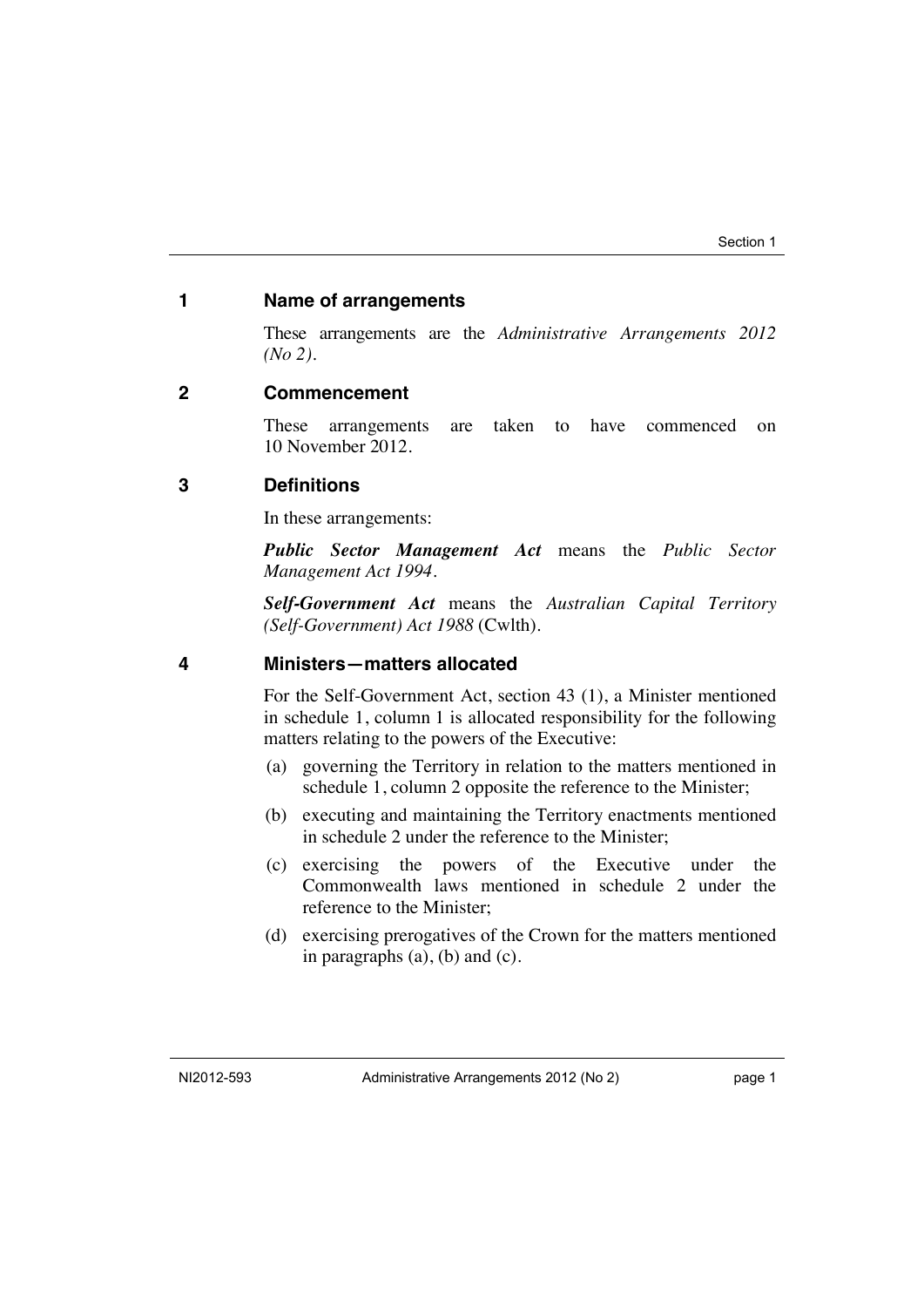#### <span id="page-4-0"></span>**5 Ministers—authority to act for one another**

- (1) For the Self-Government Act, section 43 (2), any Minister is authorised to act on the Chief Minister's behalf or on behalf of another Minister.
- (2) Subsection (1) is subject to the Legislation Act, section 41 (Making of certain statutory instruments by Executive).

#### <span id="page-4-1"></span>**6 Administrative units—constitution and control**

For the Public Sector Management Act, section 13, the administrative units mentioned in schedule 1, column 3 are established or continued in existence.

#### <span id="page-4-2"></span>**7 Administrative units—Ministers responsible and functions**

For the Public Sector Management Act, section 14—

- (a) a Minister mentioned in schedule 1, column 1 is allocated responsibility for the administrative unit or units mentioned in column 3 opposite the reference to the Minister; and
- (b) an administrative unit mentioned in schedule 1, column 3 is allocated responsibility for—
	- (i) the matters mentioned in column 2 opposite the reference to the unit; and
	- (ii) the prerogatives of the Crown for the matters mentioned in subparagraph (i); and
- (c) an administrative unit mentioned in schedule 2 is allocated responsibility for—
	- (i) the Territory enactments mentioned in schedule 2 under the reference to the unit; and
	- (ii) powers of the Executive under Commonwealth laws mentioned in schedule 2 under the reference to the unit.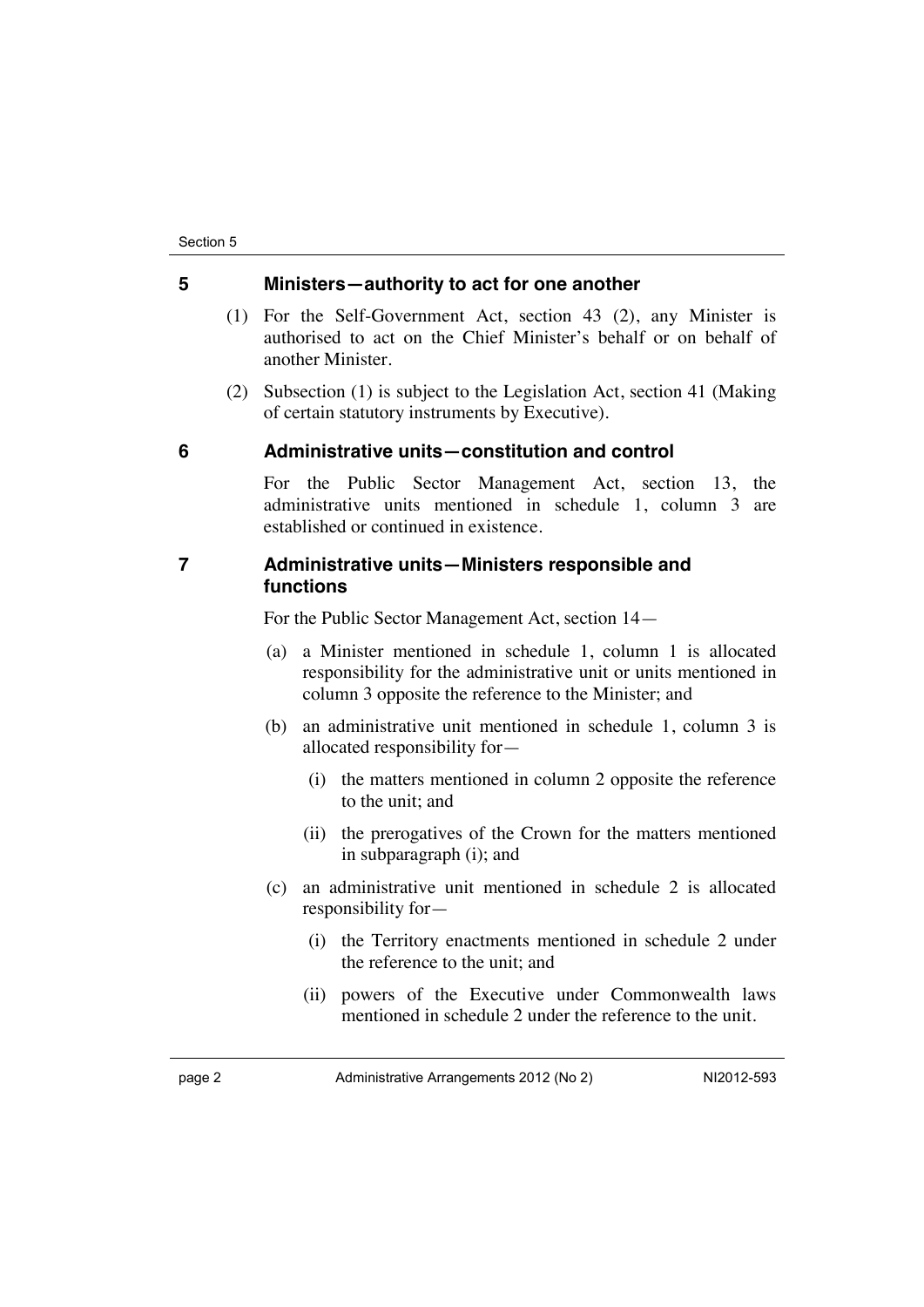## <span id="page-5-0"></span>**8 Repeal**

The *Administrative Arrangements 2012 (No 1)* (NI2012-579) are repealed.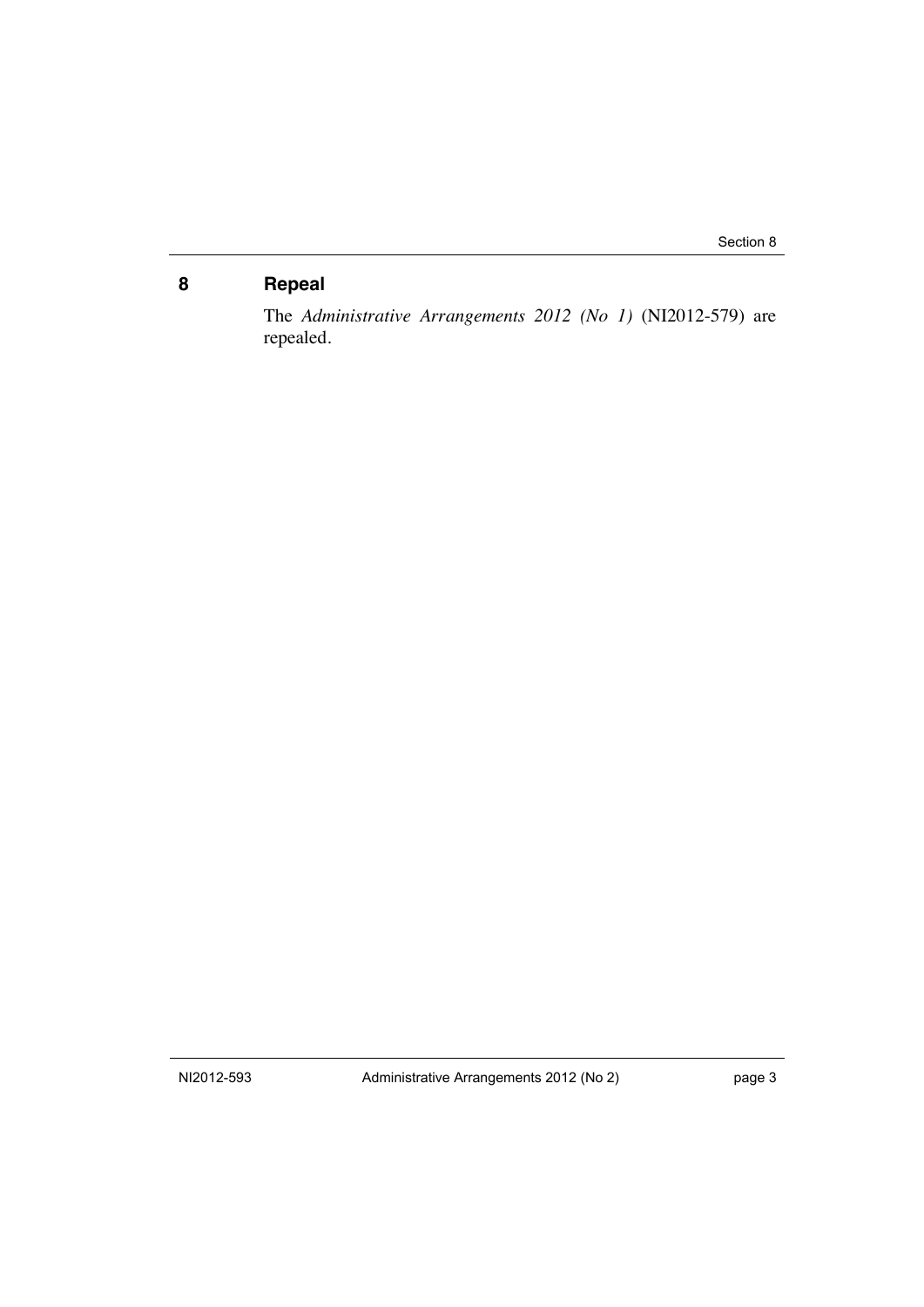## <span id="page-6-0"></span>**Schedule 1 Ministers, administrative units and functions**

(see s 4-7)

| column 1                                       | column <sub>2</sub>                                              | column 3                                                  |
|------------------------------------------------|------------------------------------------------------------------|-----------------------------------------------------------|
| <b>Minister</b>                                | matters                                                          | administrative unit                                       |
| <b>Chief</b><br><b>Minister</b>                | Access to government information<br>Audit services to government | Chief Minister and<br><b>Treasury Directorate</b>         |
|                                                |                                                                  |                                                           |
|                                                | <b>ACT</b> Public Service                                        |                                                           |
|                                                | <b>ACT Public Sector workers compensation</b><br>improvement     |                                                           |
|                                                | Centenary of Canberra                                            |                                                           |
|                                                | Communication and community engagement                           |                                                           |
|                                                | Government strategy and policy                                   |                                                           |
|                                                | Intergovernmental relations                                      |                                                           |
|                                                | Sustainability policy and coordination                           |                                                           |
|                                                | Support to Cabinet                                               |                                                           |
|                                                |                                                                  |                                                           |
|                                                | Arboretum                                                        | Territory and<br><b>Municipal Services</b><br>Directorate |
| <b>Minister for</b><br>Regional<br>Development | Regional development                                             | Chief Minister and<br><b>Treasury Directorate</b>         |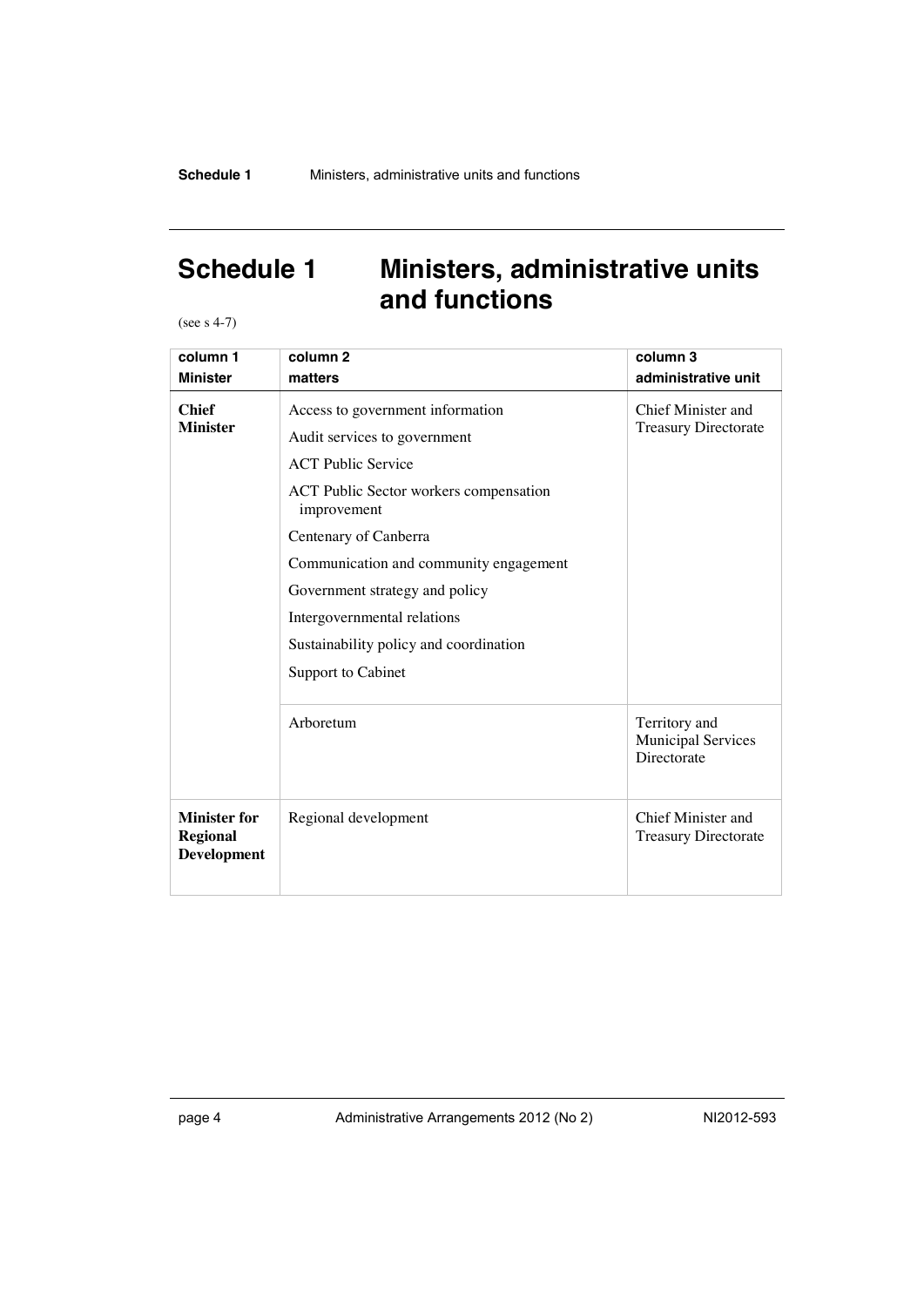| column 1<br><b>Minister</b>                              | column <sub>2</sub><br>matters                                                     | column 3<br>administrative unit              |
|----------------------------------------------------------|------------------------------------------------------------------------------------|----------------------------------------------|
| <b>Minister for</b>                                      | Acute health services                                                              | <b>Health Directorate</b>                    |
| <b>Health</b>                                            | Aged care and rehabilitation services                                              |                                              |
|                                                          | Cancer services                                                                    |                                              |
|                                                          | Community health services                                                          |                                              |
|                                                          | Health policy and infrastructure                                                   |                                              |
|                                                          | Local hospital network                                                             |                                              |
|                                                          | Mental health services                                                             |                                              |
|                                                          | Population health services                                                         |                                              |
|                                                          |                                                                                    |                                              |
| <b>Minister for</b><br><b>Higher</b><br><b>Education</b> | Higher education                                                                   | Education and<br><b>Training Directorate</b> |
| <b>Treasurer</b>                                         | Budget process and financial reporting                                             | Chief Minister and                           |
|                                                          | Taxation and revenue policy                                                        | <b>Treasury Directorate</b>                  |
|                                                          | Fiscal and economic policy including competition<br>and regulatory reform          |                                              |
|                                                          | Insurance policy                                                                   |                                              |
|                                                          | Borrowing and funds management                                                     |                                              |
|                                                          | Shared services, including transactional services,<br>ICT services and procurement | Commerce and<br><b>Works Directorate</b>     |
|                                                          | Revenue Office                                                                     |                                              |
|                                                          | Government property strategy                                                       |                                              |
|                                                          | Capital works                                                                      |                                              |
|                                                          | <b>ACT</b> Insurance Authority                                                     |                                              |
|                                                          | Government business enterprises ownership policy                                   |                                              |
|                                                          |                                                                                    |                                              |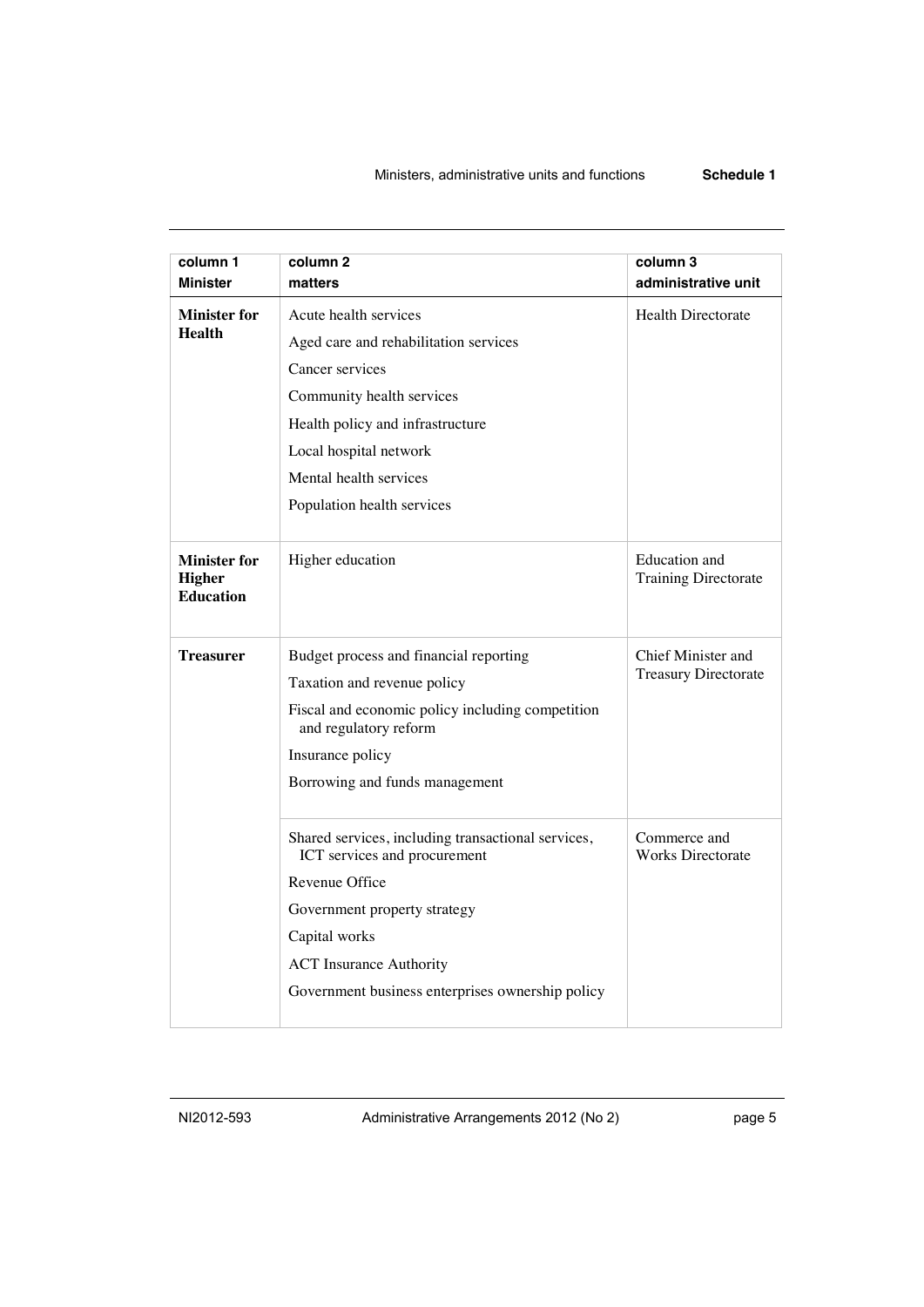#### **Schedule 1** Ministers, administrative units and functions

| column 1                                                   | column <sub>2</sub>                                                                                                                                                                                                    | column 3                                 |
|------------------------------------------------------------|------------------------------------------------------------------------------------------------------------------------------------------------------------------------------------------------------------------------|------------------------------------------|
| <b>Minister</b>                                            | matters                                                                                                                                                                                                                | administrative unit                      |
| <b>Minister for</b><br>Economic<br><b>Development</b>      | Business support programs<br>Coordinator-General<br>Land development<br>Land release policy (including the land release<br>program)<br>Major land and property project facilitation<br>Skills and economic development | Economic<br>Development<br>Directorate   |
| <b>Minister for</b><br>Sport and<br><b>Recreation</b>      | Sport and Recreation                                                                                                                                                                                                   | Economic<br>Development<br>Directorate   |
| <b>Minister for</b><br><b>Tourism and</b><br><b>Events</b> | Tourism and Events (including Territory venues)                                                                                                                                                                        | Economic<br>Development<br>Directorate   |
| <b>Minister for</b><br>Community<br><b>Services</b>        | Community support and development<br>Community sector reform<br>Concessions<br>Community recovery<br>Management of community facilities                                                                                | <b>Community Services</b><br>Directorate |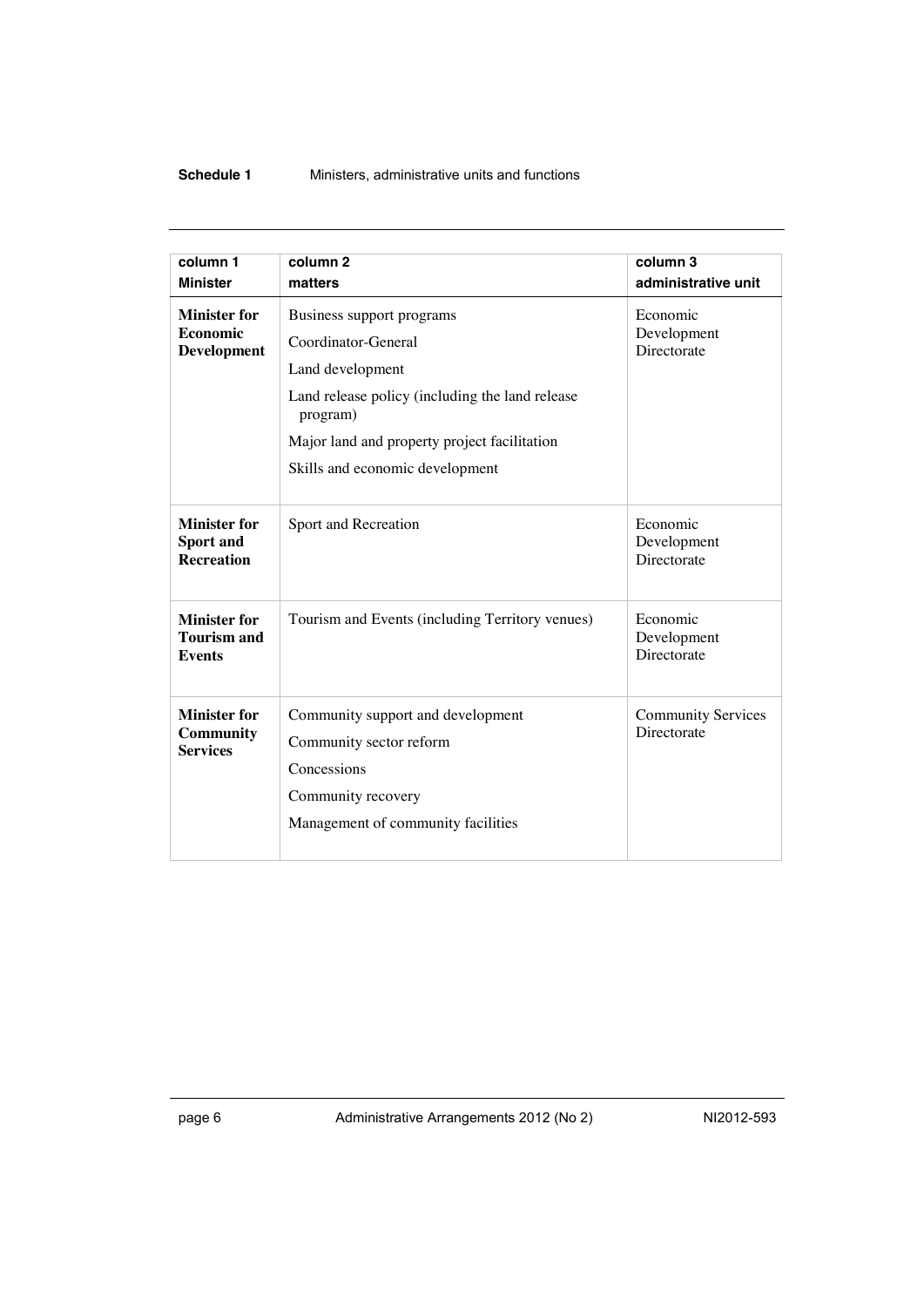#### Ministers, administrative units and functions **Schedule 1**

| column 1<br><b>Minister</b>                                                             | column <sub>2</sub><br>matters                                                                                                                                                                                                                                                | column 3<br>administrative unit                       |
|-----------------------------------------------------------------------------------------|-------------------------------------------------------------------------------------------------------------------------------------------------------------------------------------------------------------------------------------------------------------------------------|-------------------------------------------------------|
| Attorney-<br><b>General</b>                                                             | Administration of justice<br>Electoral services<br>Fair trading and registration, inspection and<br>regulatory services (including transport regulation<br>and licensing)<br>Human rights<br>Legal policy and services<br>Road safety and driver and vehicle licensing policy | Justice and<br><b>Community Safety</b><br>Directorate |
| <b>Minister for</b><br><b>Police and</b><br><b>Emergency</b><br><b>Services</b>         | Emergency services and Policing                                                                                                                                                                                                                                               | Justice and<br><b>Community Safety</b><br>Directorate |
| <b>Minister for</b><br>Workplace<br>Safety and<br><b>Industrial</b><br><b>Relations</b> | Private sector industrial relations and workers<br>compensation<br>Work safety policy                                                                                                                                                                                         | Chief Minister and<br><b>Treasury Directorate</b>     |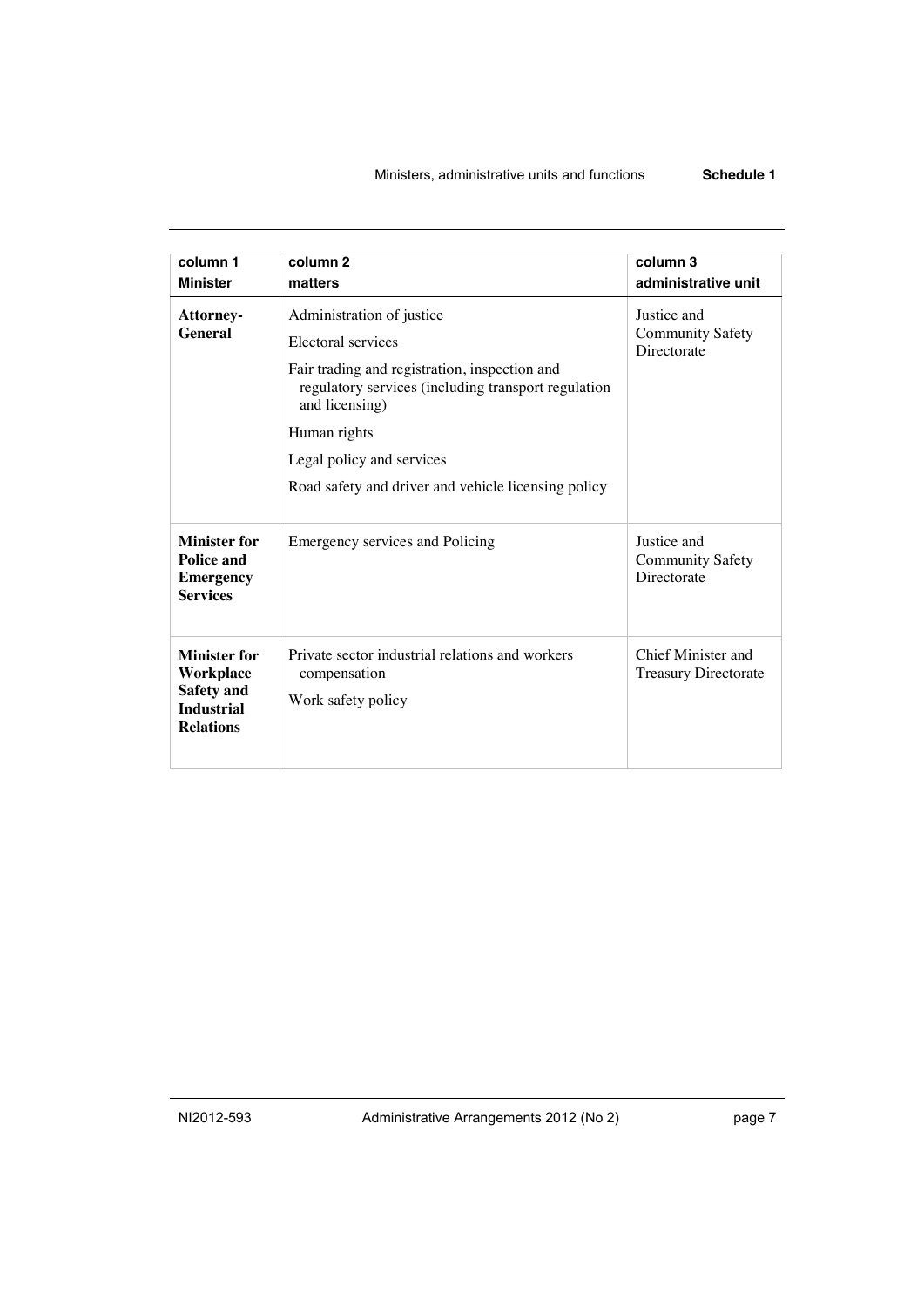#### **Schedule 1** Ministers, administrative units and functions

| column 1<br><b>Minister</b>                                                                         | column <sub>2</sub><br>matters                                                                                                                                                                                                                                                                                                                                                                       | column 3<br>administrative unit                              |
|-----------------------------------------------------------------------------------------------------|------------------------------------------------------------------------------------------------------------------------------------------------------------------------------------------------------------------------------------------------------------------------------------------------------------------------------------------------------------------------------------------------------|--------------------------------------------------------------|
| <b>Minister for</b><br>the<br><b>Environment</b><br>and<br><b>Sustainable</b><br><b>Development</b> | <b>ACTPLA</b><br>Climate change policy<br>Electricity and natural gas, water and sewerage<br>industry technical regulation<br>Energy policy and energy efficiency programs<br>Environmental sustainability policy<br>Environment protection<br>Government Architect<br>Heritage<br>Occupational licensing<br>Planning, development and building control<br>Strategic land use and transport planning | Environment and<br>Sustainable<br>Development<br>Directorate |
|                                                                                                     | Support to the Conservator of Flora and Fauna<br>Survey and leasing<br>Water policy and water efficiency programs                                                                                                                                                                                                                                                                                    |                                                              |
| <b>Minister for</b><br><b>Education</b><br>and Training                                             | Education (including early childhood education)<br>Childcare services and regulation<br>Government and non-government schools<br>Vocational education and training                                                                                                                                                                                                                                   | Education and<br><b>Training Directorate</b>                 |
| <b>Minister for</b><br>Disability,<br><b>Children and</b><br><b>Young People</b>                    | Disability policy and services<br>Children's policy and services<br>Child and family centre program<br>Therapy services<br>Youth policy and services (including youth justice)<br>Care and protection services                                                                                                                                                                                       | <b>Community Services</b><br>Directorate                     |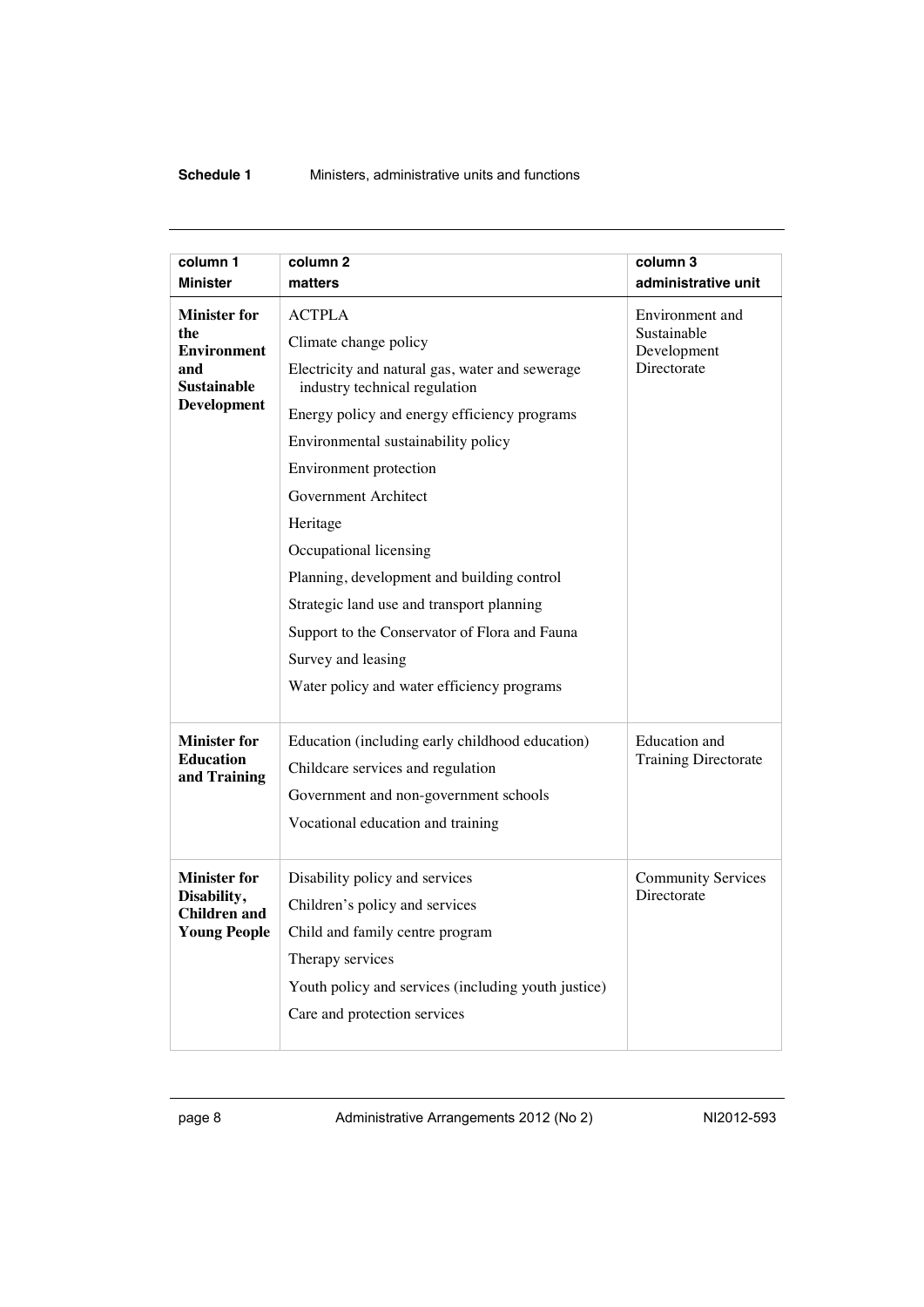#### Ministers, administrative units and functions **Schedule 1**

| column 1<br><b>Minister</b>                                                        | column <sub>2</sub><br>matters                                                                                                                                 | column 3<br>administrative unit                           |
|------------------------------------------------------------------------------------|----------------------------------------------------------------------------------------------------------------------------------------------------------------|-----------------------------------------------------------|
| <b>Minister for</b><br>the Arts                                                    | Arts and cultural policy and services                                                                                                                          | <b>Community Services</b><br>Directorate                  |
| <b>Minister for</b><br>Women                                                       | <b>Status of Women</b>                                                                                                                                         | <b>Community Services</b><br>Directorate                  |
| <b>Minister for</b><br><b>Multicultural</b><br><b>Affairs</b>                      | Multicultural affairs                                                                                                                                          | <b>Community Services</b><br>Directorate                  |
| <b>Minister for</b><br><b>Racing and</b><br>Gaming                                 | Gaming and racing                                                                                                                                              | Economic<br>Development<br>Directorate                    |
| <b>Minister for</b><br><b>Territory</b> and<br><b>Municipal</b><br><b>Services</b> | <b>ACTION</b><br>Canberra Connect<br>Government accommodation and property services<br>Land management and stewardship<br>Municipal services<br>Roads services | Territory and<br><b>Municipal Services</b><br>Directorate |
| <b>Minister for</b><br><b>Corrections</b>                                          | Corrective services                                                                                                                                            | Justice and<br><b>Community Safety</b><br>Directorate     |
| <b>Minister for</b><br><b>Housing</b>                                              | Housing policy and services                                                                                                                                    | <b>Community Services</b><br>Directorate                  |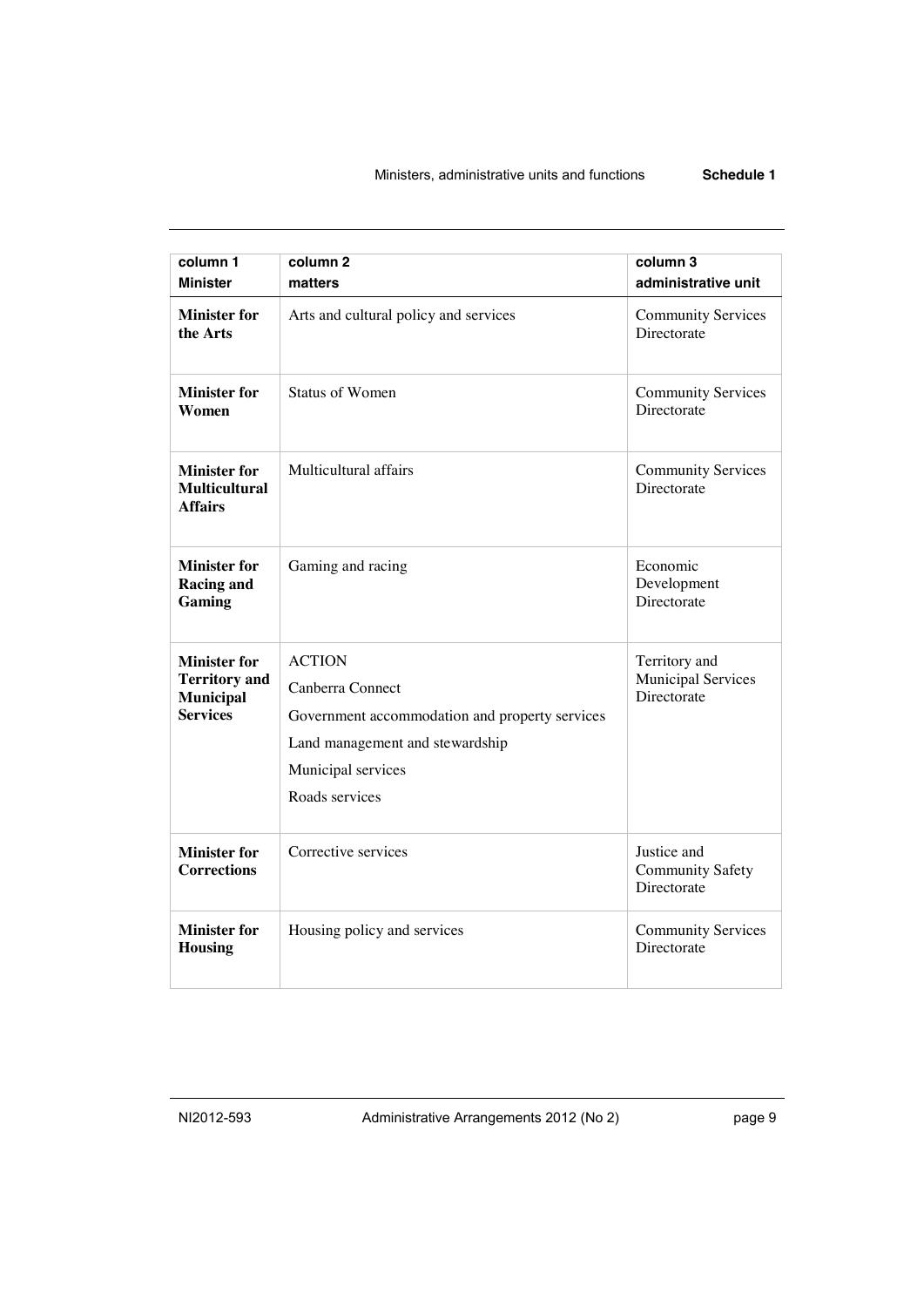#### **Schedule 1** Ministers, administrative units and functions

| column 1<br><b>Minister</b>                                                                           | column 2<br>matters                           | column 3<br>administrative unit          |
|-------------------------------------------------------------------------------------------------------|-----------------------------------------------|------------------------------------------|
| <b>Minister for</b><br>Aboriginal<br>and Torres<br><b>Strait</b><br><b>Islander</b><br><b>Affairs</b> | Aboriginal and Torres Strait Islander affairs | <b>Community Services</b><br>Directorate |
| <b>Minister for</b><br><b>Ageing</b>                                                                  | Ageing                                        | <b>Community Services</b><br>Directorate |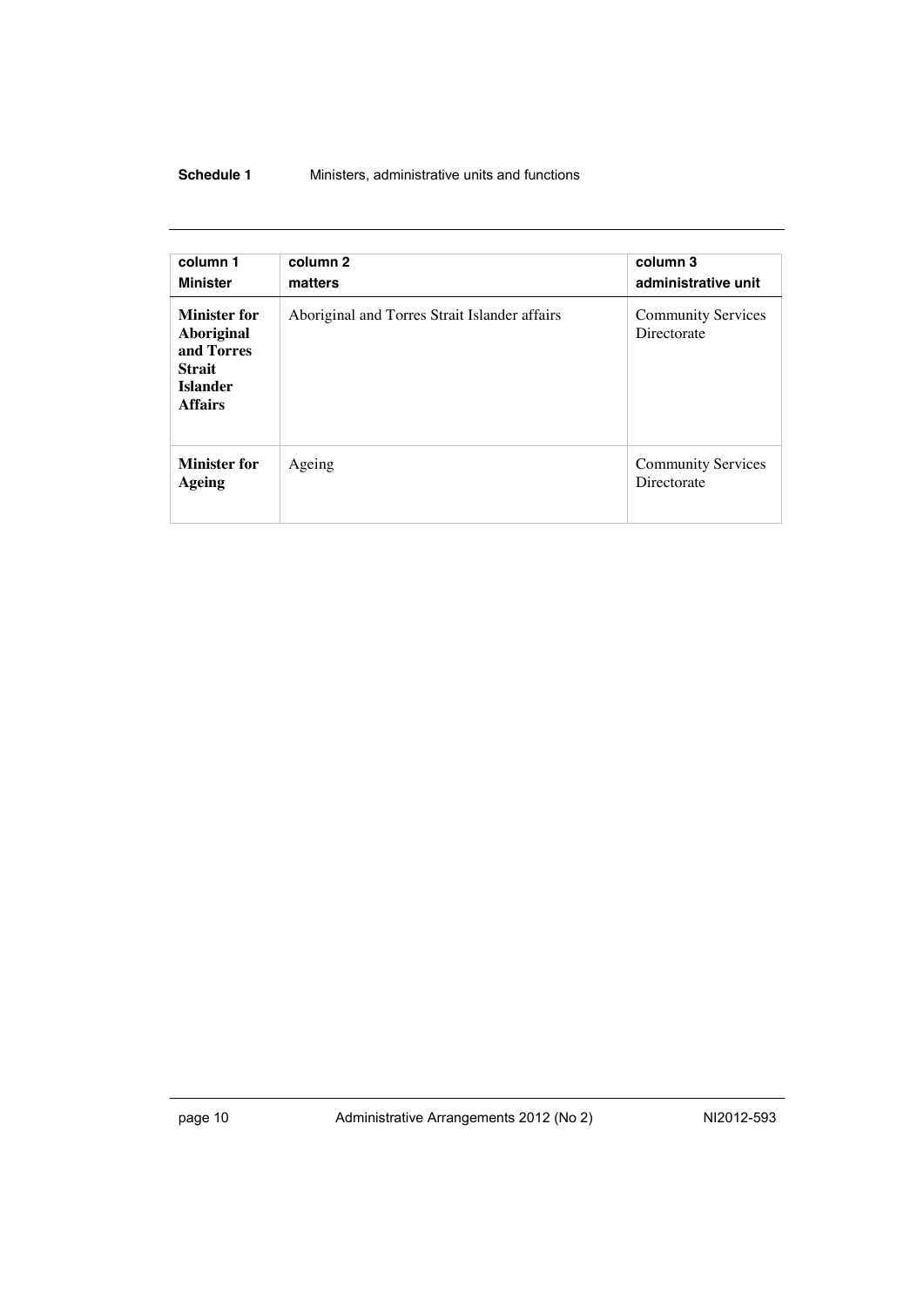## <span id="page-13-0"></span>**Schedule 2 Enactments**

(see s 47)

## <span id="page-13-1"></span>**Part 2.1 Chief Minister and Treasury Directorate**

| <b>Chief Minister</b>                                              |
|--------------------------------------------------------------------|
| Annual Reports (Government Agencies) Act 2004                      |
| Auditor-General Act 1996                                           |
| Australian Capital Territory (Self-Government) Act 1988 (Cwlth)    |
| City of Canberra Arms Act 1932                                     |
| Government Agencies (Campaign Advertising) Act 2009                |
| Inquiries Act 1991                                                 |
| Legislative Assembly (Broadcasting) Act 2001                       |
| Legislative Assembly (Members' Staff) Act 1989                     |
| Legislative Assembly (Office of the Legislative Assembly) Act 2012 |
| Legislative Assembly Precincts Act 2001                            |
| Ombudsman Act 1989                                                 |
| Public Interest Disclosure Act 1994                                |
| Public Interest Disclosure Act 2012                                |
| Public Sector Management Act 1994                                  |
| <b>Remuneration Tribunal Act 1995</b>                              |
| Royal Commissions Act 1991                                         |
| Territory Records Act 2002, part 3A                                |

#### **Minister for Regional Development**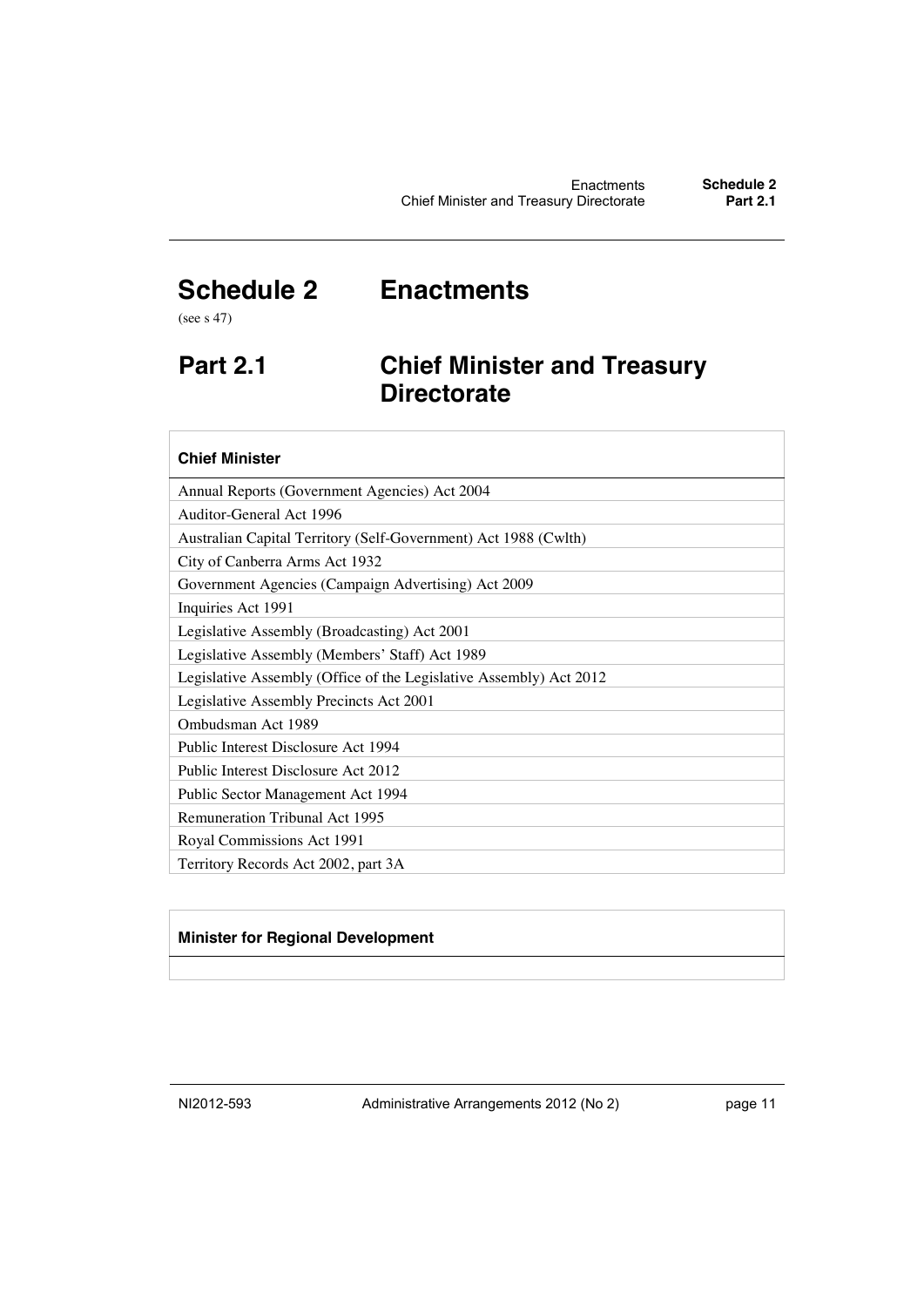#### **Schedule 2** Enactments<br> **Part 2.1** Chief Ministe **Chief Minister and Treasury Directorate**

#### **Treasurer**

| <b>Appropriation Acts</b>                                          |  |  |
|--------------------------------------------------------------------|--|--|
| Competition Policy Reform Act 1996                                 |  |  |
| Duties Act 1999, administration provisions relating to policy      |  |  |
| Election Commitments Costing Act 2012                              |  |  |
| Emergencies Act 2004, schedule 1                                   |  |  |
| Financial Agreement Act 1994                                       |  |  |
| Financial Management Act 1996                                      |  |  |
| Financial Sector Reform (ACT) Act 1999                             |  |  |
| Independent Competition and Regulatory Commission Act 1997         |  |  |
| Land Tax Act 2004, administration provisions relating to policy    |  |  |
| Legislation Act 2001, chapter 5                                    |  |  |
| Legislative Assembly (Members' Superannuation) Act 1991            |  |  |
| Motor Sport (Public Safety) Act 2006                               |  |  |
| Payroll Tax Act 2011, administration provisions relating to policy |  |  |
| Rates Act 2004, administration provisions relating to policy       |  |  |
| Road Transport (Third-Party Insurance) Act 2008                    |  |  |
| Territory Superannuation Provision Protection Act 2000             |  |  |

#### **Minister for Workplace Safety and Industrial Relations**

Annual Leave Act 1973, except administration provisions that are the responsibility of the Attorney-General

Dangerous Substances Act 2004, except administration provisions that are the responsibility of the Attorney-General

Holidays Act 1958

Long Service Leave (Portable Schemes) Act 2009

Long Service Leave Act 1976, except part 3 administration and enforcement provisions that are the responsibility of the Attorney-General

Machinery Act 1949, except sections 5 and 6

Scaffolding and Lifts Act 1912, except administration provisions that are the responsibility of the Attorney-General

Standard Time and Summer Time Act 1972

page 12 **Administrative Arrangements 2012 (No 2)** NI2012-593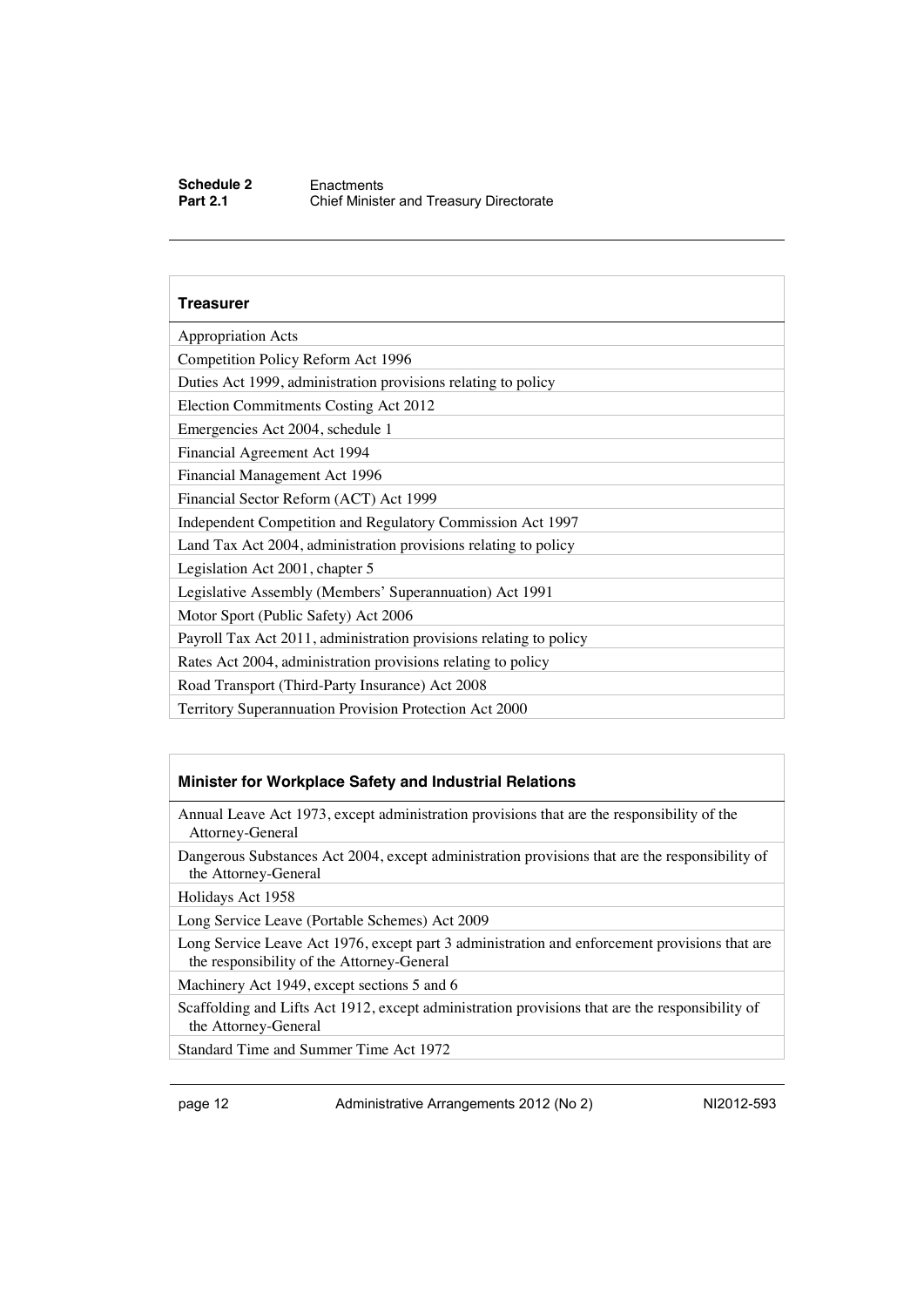#### **Minister for Workplace Safety and Industrial Relations**

Truck Act 1900

Work Health and Safety Act 2011, except administration provisions that are the responsibility of the Attorney-General

Workers Compensation Act 1951, except administration provisions that are the responsibility of the Attorney-General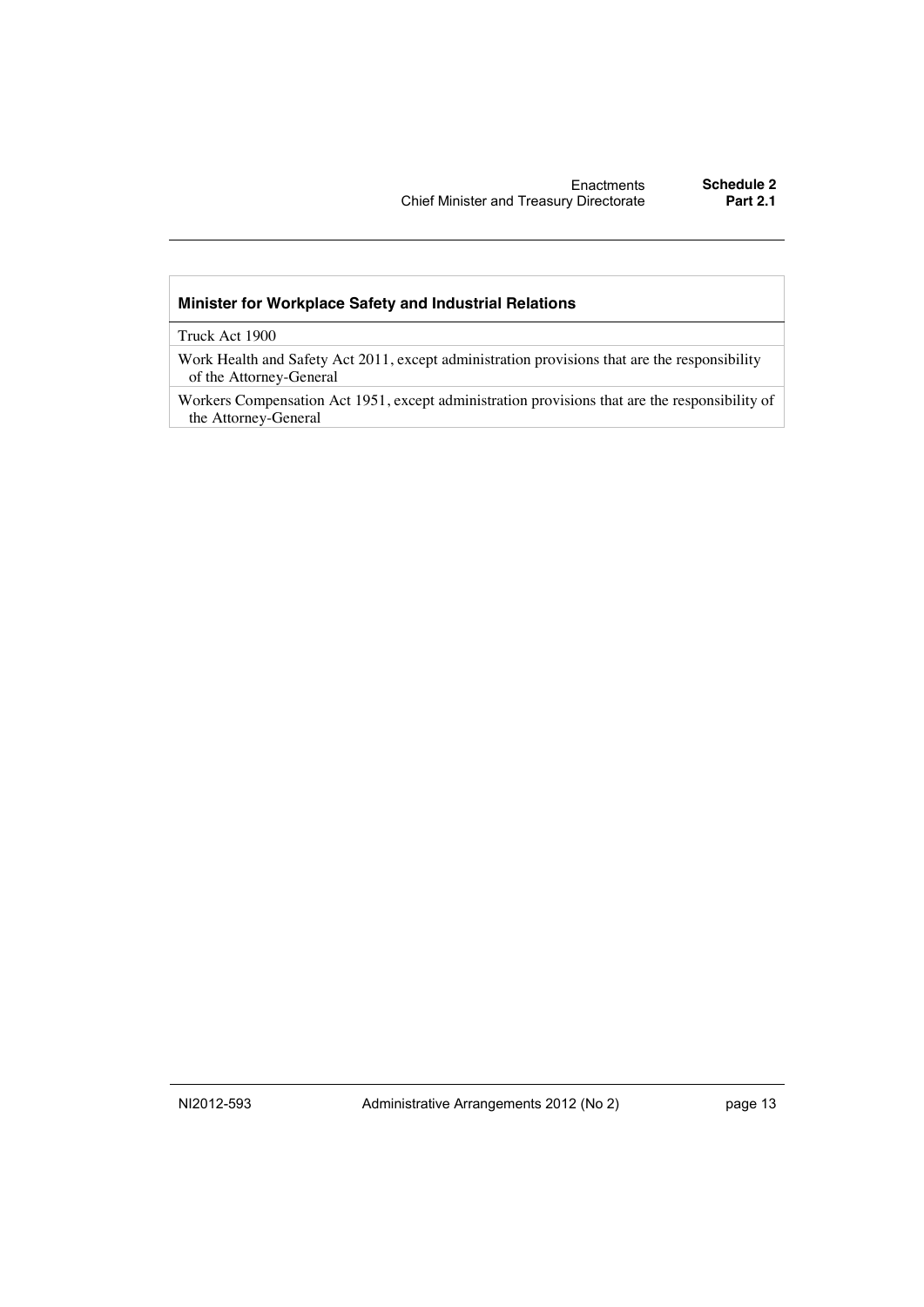**Schedule 2** Enactments<br> **Part 2.2** Health Direc **Health Directorate** 

## <span id="page-16-0"></span>**Part 2.2 Health Directorate**

| <b>Minister for Health</b>                                                                         |
|----------------------------------------------------------------------------------------------------|
| Blood Donation (Transmittable Diseases) Act 1985                                                   |
| Drugs of Dependence Act 1989                                                                       |
| Epidemiological Studies (Confidentiality) Act 1992                                                 |
| Food Act 2001                                                                                      |
| Gene Technology Act 2003                                                                           |
| Gene Technology (GM Crop Moratorium) Act 2004                                                      |
| Health Act 1993                                                                                    |
| Health Practitioner Regulation National Law (ACT) Act 2010                                         |
| Health Professionals Act 2004                                                                      |
| Health Professionals (Special Events Exemptions) Act 2000                                          |
| Health Records (Privacy and Access) Act 1997                                                       |
| Human Cloning and Embryo Research Act 2004                                                         |
| Intoxicated People (Care and Protection) Act 1994                                                  |
| Medicines, Poisons and Therapeutic Goods Act 2008                                                  |
| Mental Health (Treatment and Care) Act 1994, except parts 8 and 9 and sections 141, 142<br>and 143 |
| Public Health Act 1997                                                                             |
| Radiation Protection Act 2006                                                                      |
| Smoke-Free Public Places Act 2003                                                                  |
| Smoking in Cars with Children (Prohibition) Act 2011                                               |
| Supervised Injecting Place Trial Act 1999, except sections 7, 8 and 13                             |
| Tobacco Act 1927                                                                                   |
| Transplantation and Anatomy Act 1978                                                               |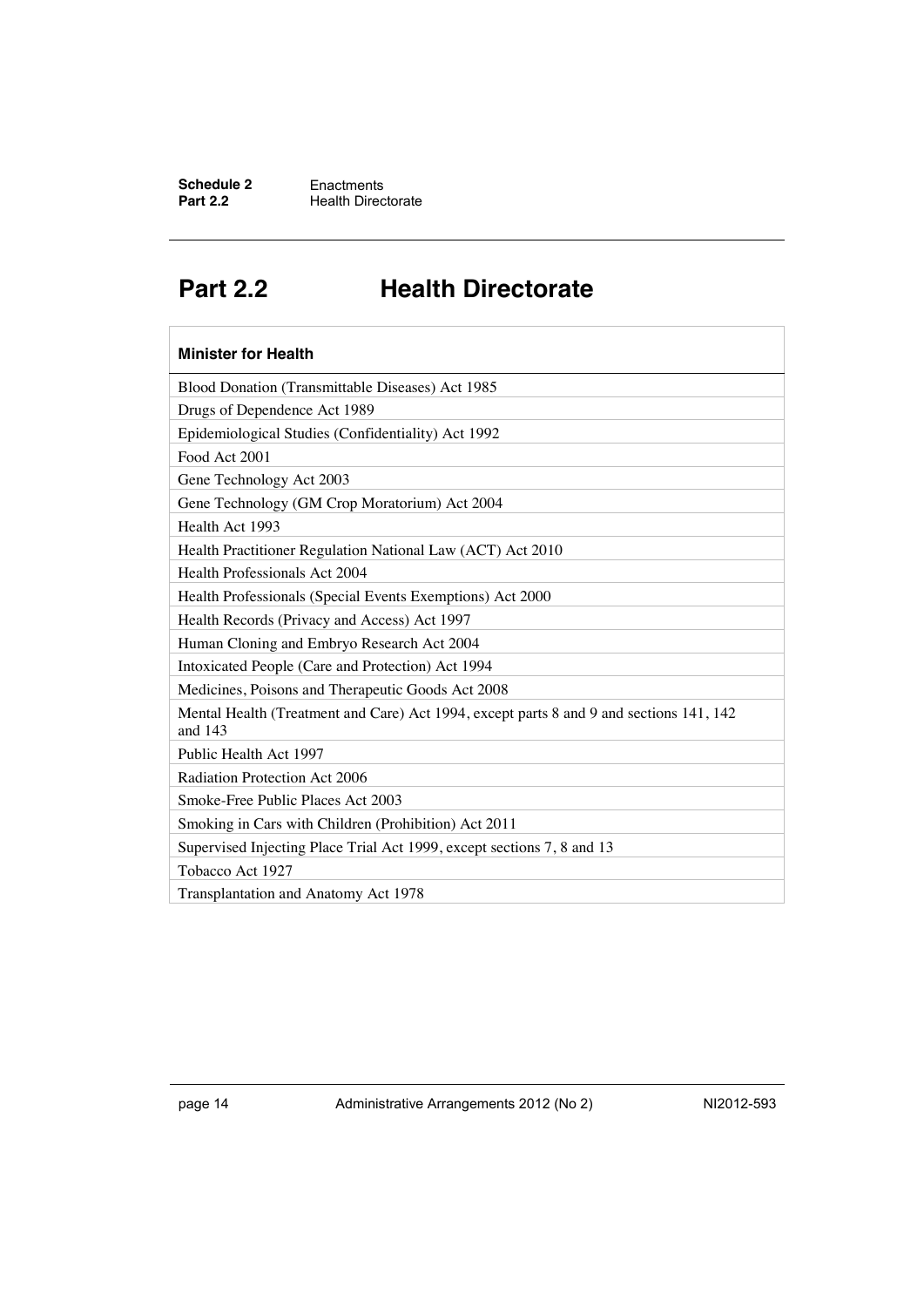## <span id="page-17-0"></span>**Part 2.3 Education and Training Directorate**

#### **Minister for Higher Education**

Training and Tertiary Education Act 2003 (except those provisions relating to vocational education and training)

University of Canberra Act 1989

#### **Minister for Education and Training**

ACT Teacher Quality Institute Act 2010

Board of Senior Secondary Studies Act 1997

Building and Construction Industry Training Levy Act 1999

Canberra Institute of Technology Act 1987

Children and Young People Act 2008, chapter 20

Education Act 2004

Education and Care Services National Law (ACT) Act 2011

Training and Tertiary Education Act 2003 (except those provisions relating to higher education)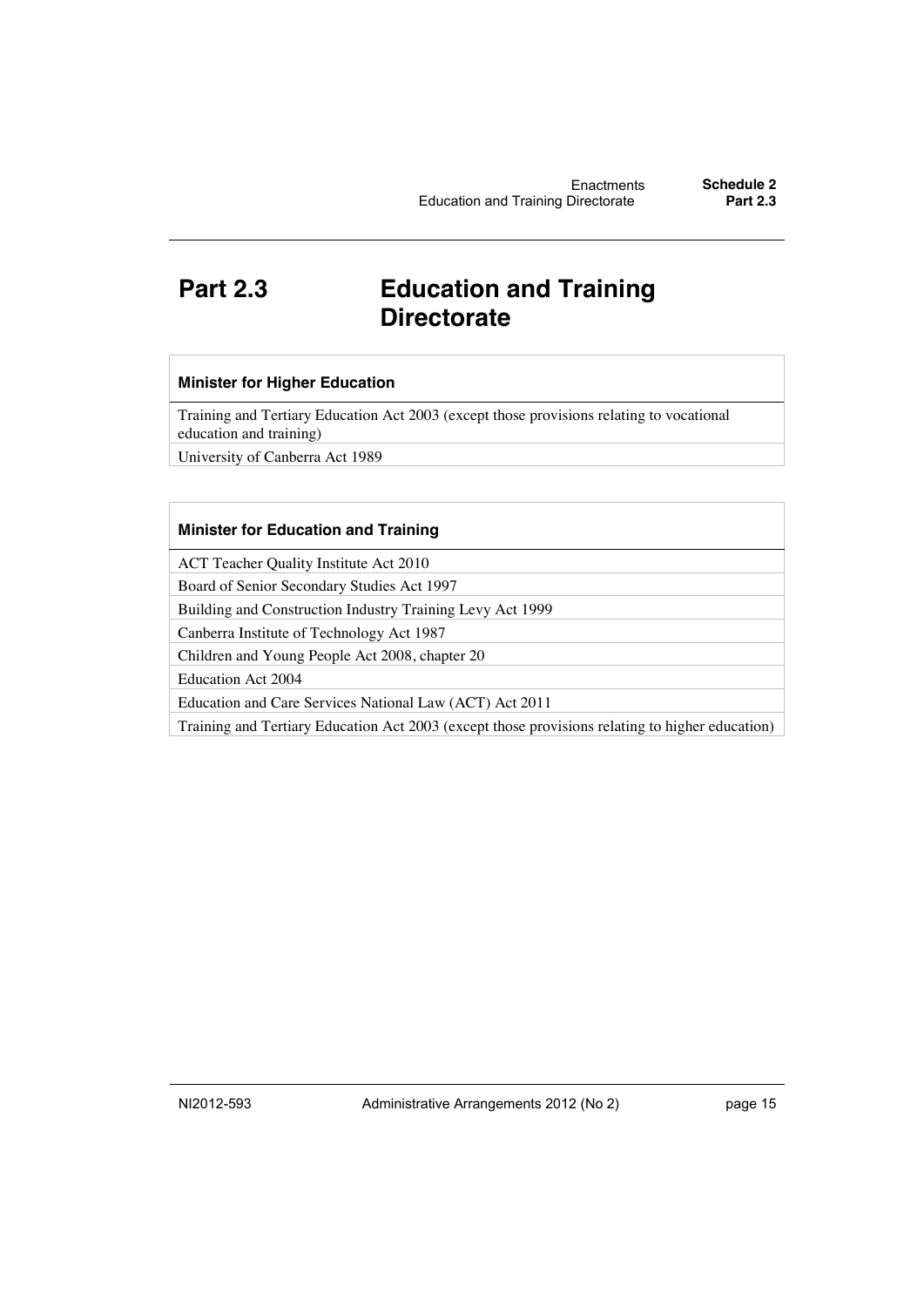## <span id="page-18-0"></span>**Part 2.4 Commerce and Works Directorate**

#### **Treasurer**

ACTEW/AGL Partnership Facilitation Act 2000

Duties Act 1999 (except provisions which are the responsibility of the Chief Minister and Treasury Directorate)

First Home Owner Grant Act 2000

Government Procurement Act 2001

Insurance Authority Act 2005

Land Rent Act 2008

Land Tax Act 2004 (except provisions which are the responsibility of the Chief Minister and Treasury Directorate)

Payroll Tax Act 2011 (except provisions which are the responsibility of the Chief Minister and Treasury Directorate)

Rates Act 2004 (except provisions which are the responsibility of the Chief Minister and Treasury Directorate)

Taxation Administration Act 1999

Taxation (Government Business Enterprises) Act 2003

Territory-owned Corporations Act 1990

Territory Records Act 2002, except part 3A

Utilities (Network Facilities Tax) Act 2006

Utilities Act 2000, part 3A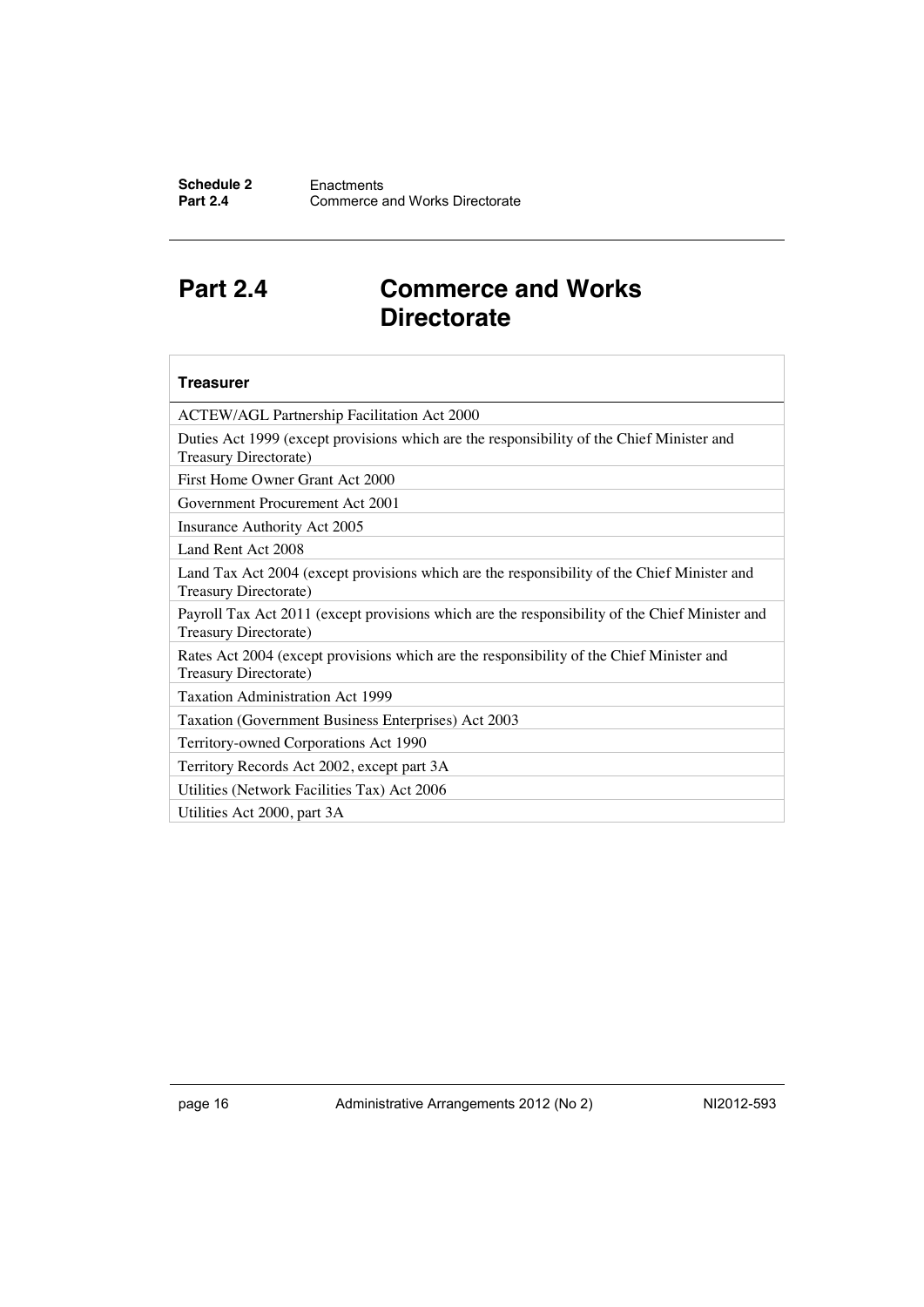## <span id="page-19-0"></span>**Part 2.5 Economic Development Directorate**

|  |  |  | <b>Minister for Economic Development</b> |
|--|--|--|------------------------------------------|
|--|--|--|------------------------------------------|

Mutual Recognition (Australian Capital Territory) Act 1992

Planning and Development Act 2007, chapter 4

Trans-Tasman Mutual Recognition Act 1997

#### **Minister for Sport and Recreation**

Boxing Control Act 1993

Drugs in Sport Act 1999

Nudity Act 1976

Public Baths and Public Bathing Act 1956

#### **Minister for Tourism and Events**

Exhibition Park Corporation Act 1976

#### **Minister for Racing and Gaming**

Betting (ACTTAB) Limited Act 1964

Casino Control Act 2006

Gambling and Racing Control Act 1999

Gaming Machine Act 2004

Interactive Gambling Act 1998

Lotteries Act 1964

Pool Betting Act 1964 Race and Sports Bookmaking Act 2001

Racing Act 1999

Unlawful Gambling Act 2009

NI2012-593 Administrative Arrangements 2012 (No 2) page 17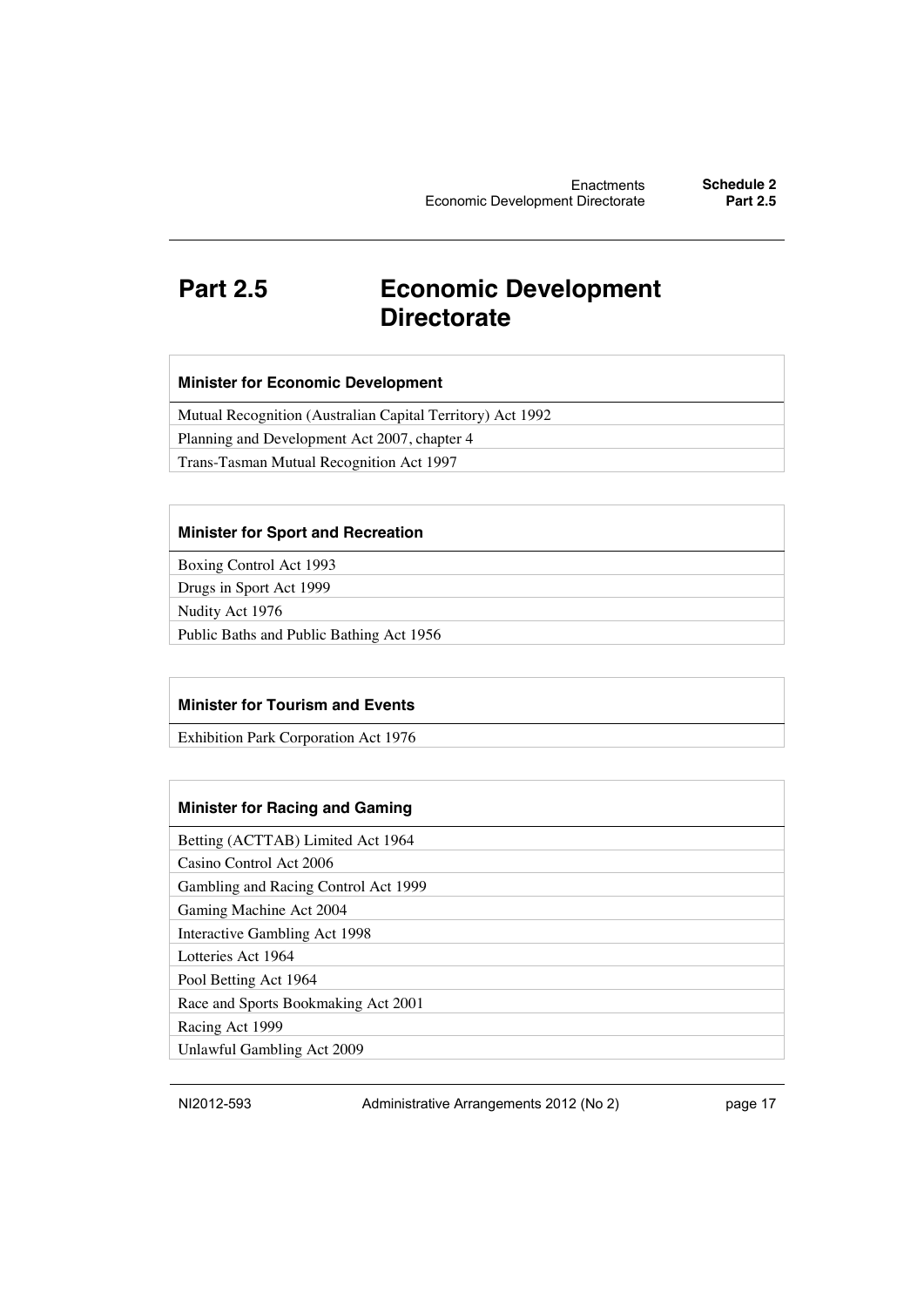## <span id="page-20-0"></span>**Part 2.6 Justice and Community Safety Directorate**

| <b>Attorney-General</b>                                                                                                                              |
|------------------------------------------------------------------------------------------------------------------------------------------------------|
| ACT Civil and Administrative Tribunal Act 2008                                                                                                       |
| Act of Settlement 1700 12 & 13 Will 3 c 2                                                                                                            |
| Administration and Probate Act 1929                                                                                                                  |
| Administrative Decisions (Judicial Review) Act 1989                                                                                                  |
| Adoption Act 1993, section 104 (2)                                                                                                                   |
| Age of Majority Act 1974                                                                                                                             |
| Agents Act 2003                                                                                                                                      |
| Anglican Church of Australia Constitution Act 1961                                                                                                   |
| Anglican Church of Australia Constitutions Act 1902                                                                                                  |
| Anglican Church of Australia Trust Property Act 1917                                                                                                 |
| Anglican Church of Australia Trust Property Act 1928                                                                                                 |
| Annual Leave Act 1973, sections 14B, 14C and other administration provisions relating to<br>delegation of regulatory tasks and the approval of forms |
| Associations Incorporation Act 1991                                                                                                                  |
| <b>Australian-American Educational Foundation Act 1966</b>                                                                                           |
| Australian Crime Commission (ACT) Act 2003                                                                                                           |
| Bail Act 1992                                                                                                                                        |
| Bill of Rights 1688 1 Will & Mary sess 2 c 2                                                                                                         |
| Births, Deaths and Marriages Registration Act 1997                                                                                                   |
| Business Names Registration (Transition to Commonwealth) Act 2012                                                                                    |
| Charitable Collections Act 2003                                                                                                                      |
| Civil Law (Property) Act 2006                                                                                                                        |
| Civil Law (Sale of Residential Property) Act 2003                                                                                                    |
| Civil Law (Wrongs) Act 2002                                                                                                                          |
| Civil Unions Act 2012                                                                                                                                |
| Classification (Publications, Films and Computer Games) (Enforcement) Act 1995                                                                       |
| Commercial Arbitration Act 1986                                                                                                                      |
| Confiscation of Criminal Assets Act 2003                                                                                                             |

page 18 Administrative Arrangements 2012 (No 2) NI2012-593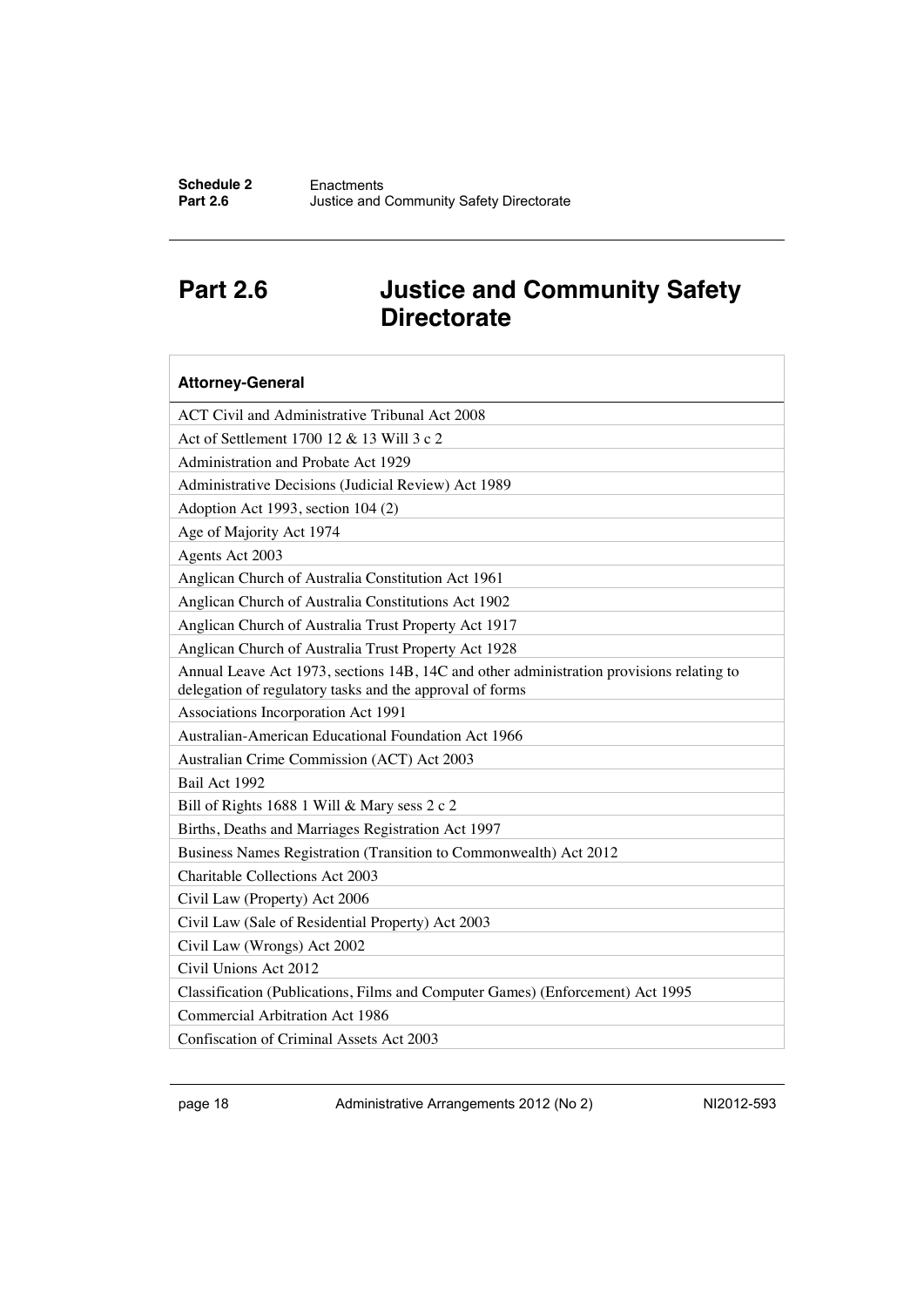| <b>Attorney-General</b>                                                                                                                               |
|-------------------------------------------------------------------------------------------------------------------------------------------------------|
| Cooperatives Act 2002                                                                                                                                 |
| Coroners Act 1997                                                                                                                                     |
| Court Procedures Act 2004                                                                                                                             |
| Crime Prevention Powers Act 1998                                                                                                                      |
| Crimes Act 1900                                                                                                                                       |
| Crimes (Assumed Identities) Act 2009                                                                                                                  |
| Crimes (Controlled Operations) Act 2008                                                                                                               |
| Crimes (Forensic Procedures) Act 2000                                                                                                                 |
| Crimes (Protection of Witness Identity) Act 2011                                                                                                      |
| Crimes (Restorative Justice) Act 2004                                                                                                                 |
| Crimes (Sentence Administration) Act 2005                                                                                                             |
| Crimes (Sentencing) Act 2005                                                                                                                          |
| Crimes (Surveillance Devices) Act 2010                                                                                                                |
| Criminal and Civil Justice 1351 25 Edw 3 St 5 c 4                                                                                                     |
| Criminal Code 2002                                                                                                                                    |
| Dangerous Goods (Road Transport) Act 2009                                                                                                             |
| Dangerous Substances Act 2004, administration provisions relating to dangerous substances<br>information, education, advice, licensing and compliance |
| Director of Public Prosecutions Act 1990                                                                                                              |
| Discrimination Act 1991                                                                                                                               |
| Domestic Relationships Act 1994                                                                                                                       |
| Domestic Violence Agencies Act 1986                                                                                                                   |
| Domestic Violence and Protection Orders Act 2008                                                                                                      |
| Due Process of Law Act 1354 28 Edw 3 c 3                                                                                                              |
| Due Process of Law Act 1368 42 Edw 3 c 3                                                                                                              |
| Eggs (Labelling and Sale) Act 2001                                                                                                                    |
| Electoral Act 1992                                                                                                                                    |
| Electronic Transactions Act 2001                                                                                                                      |
| Enforcement of Public Interests Act 1973                                                                                                              |
| Evidence Act 2011                                                                                                                                     |
| Evidence (Miscellaneous Provisions) Act 1991                                                                                                          |
| Fair Trading (Australian Consumer Law) Act 1992                                                                                                       |

NI2012-593 Administrative Arrangements 2012 (No 2) page 19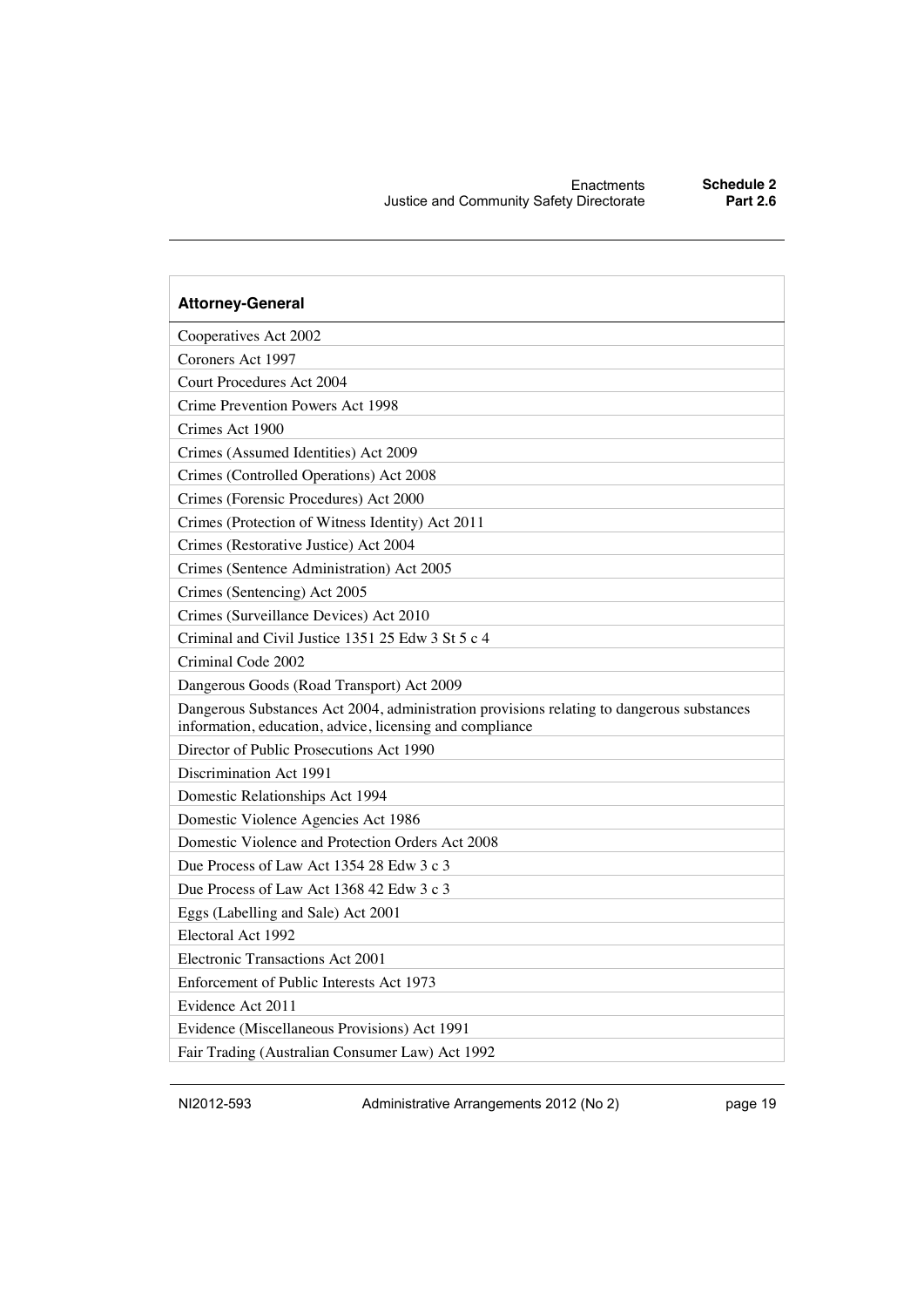#### **Schedule 2** Enactments<br>**Part 2.6** Justice and **Justice and Community Safety Directorate**

### **Attorney-General** Fair Trading (Fuel Prices) Act 1993 Fair Trading (Motor Vehicle Repair Industry) Act 2010 Family Provision Act 1969 Forfeiture Act 1991 Free Access to Courts 1400 2 Hen 4 c 1 Freedom of Information Act 1989 Fuels Control Act 1979, section 11 Guardianship and Management of Property Act 1991 Hawkers Act 2003 Human Rights Act 2004 Human Rights Commission Act 2005 Interstate Road Transport Act 1985 (Cwlth) Interstate Road Transport Charge Act 1985 (Cwlth) Judicial Commissions Act 1994 Juries Act 1967 Jurisdiction of Courts (Cross-vesting) Act 1993 Justices of the Peace Act 1989 Land Titles Act 1925 Land Titles (Unit Titles) Act 1970 Law Officers Act 2011 Leases (Commercial and Retail) Act 2001 Legal Aid Act 1977 Legal Profession Act 2006 Legislation Act 2001, except chapter 5 Limitation Act 1985 Liquor Act 2010 Listening Devices Act 1992 Long Service Leave Act 1976, part 3 administration and enforcement provisions Machinery Act 1949, sections 5 and 6 Magistrates Court Act 1930 Magna Carta (1297) 25 Edw 1 c 29 Major Events Security Act 2000

page 20 Administrative Arrangements 2012 (No 2) NI2012-593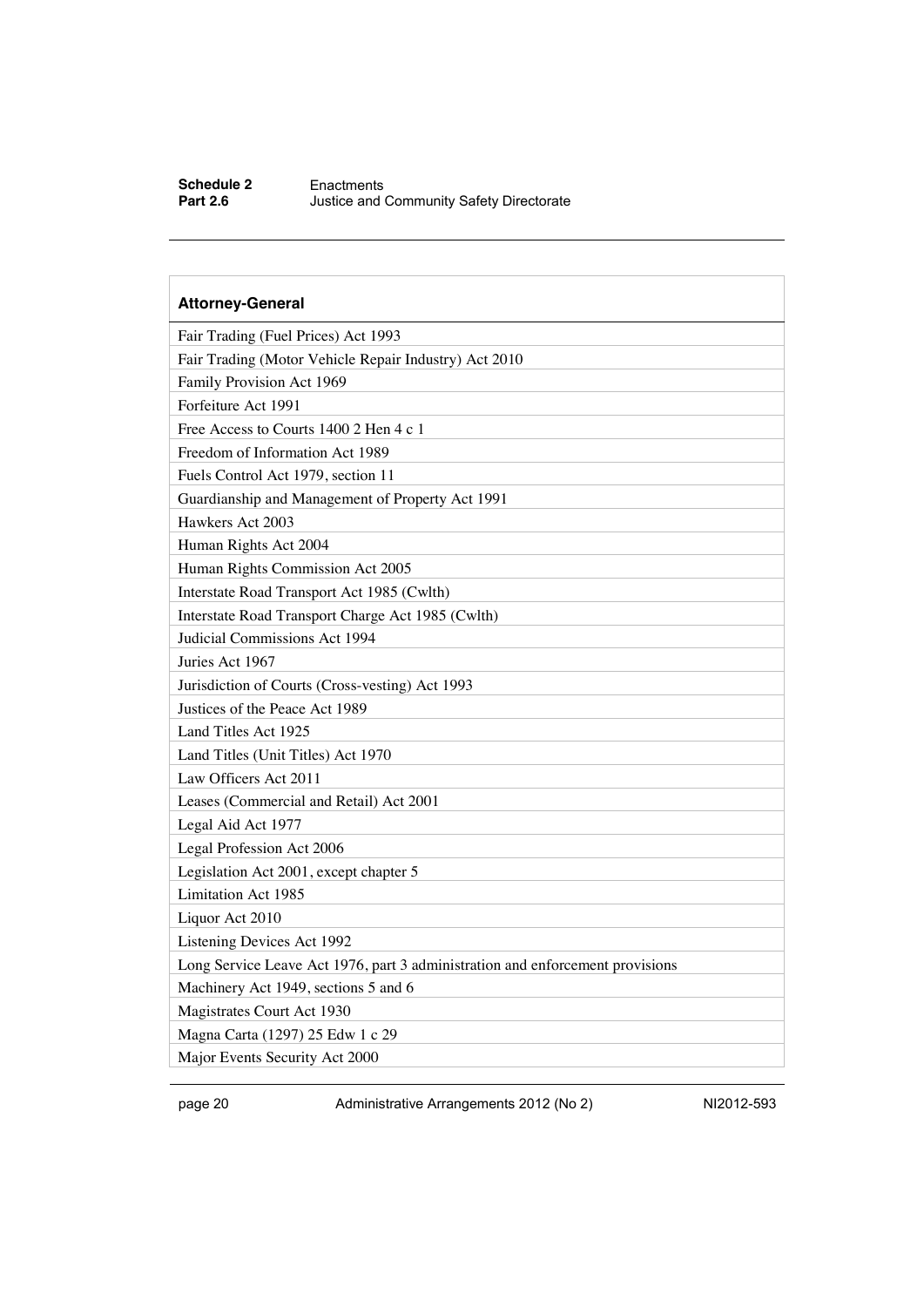| <b>Attorney-General</b>                                                                  |
|------------------------------------------------------------------------------------------|
| Married Persons Property Act 1986                                                        |
| Mediation Act 1997                                                                       |
| Medical Treatment (Health Directions) Act 2006                                           |
| Mental Health (Treatment and Care) Act 1994, parts 8 and 9 and sections 141, 142 and 143 |
| Mercantile Law Act 1962                                                                  |
| Motor Vehicle Standards Act 1989 (Cwlth)                                                 |
| Notaries Public Act 1984                                                                 |
| NRMA-ACT Road Safety Trust Act 1992                                                      |
| Oaths and Affirmations Act 1984                                                          |
| Official Visitor Act 2012                                                                |
| Parentage Act 2004                                                                       |
| Partnership Act 1963                                                                     |
| Pawnbrokers Act 1902                                                                     |
| Perpetuities and Accumulations Act 1985                                                  |
| Petition of Right 1627 3 Chas 1 c 1                                                      |
| Powers of Attorney Act 2006                                                              |
| Presbyterian Church (Proposals for Union with other Churches) Act 1972                   |
| Presbyterian Church Trust Property Act 1971                                              |
| Proportional Representation (Hare-Clark) Entrenchment Act 1994                           |
| Prostitution Act 1992                                                                    |
| Protection of Public Participation Act 2008                                              |
| Public Advocate Act 2005                                                                 |
| Public Trustee Act 1985                                                                  |
| Referendum (Machinery Provisions) Act 1994                                               |
| Registrar-General Act 1993                                                               |
| Registration of Deeds Act 1957                                                           |
| Residential Tenancies Act 1997                                                           |
| Retirement Villages Act 2012                                                             |
| Road Transport (Alcohol and Drugs) Act 1977                                              |
| Road Transport (Driver Licensing) Act 1999                                               |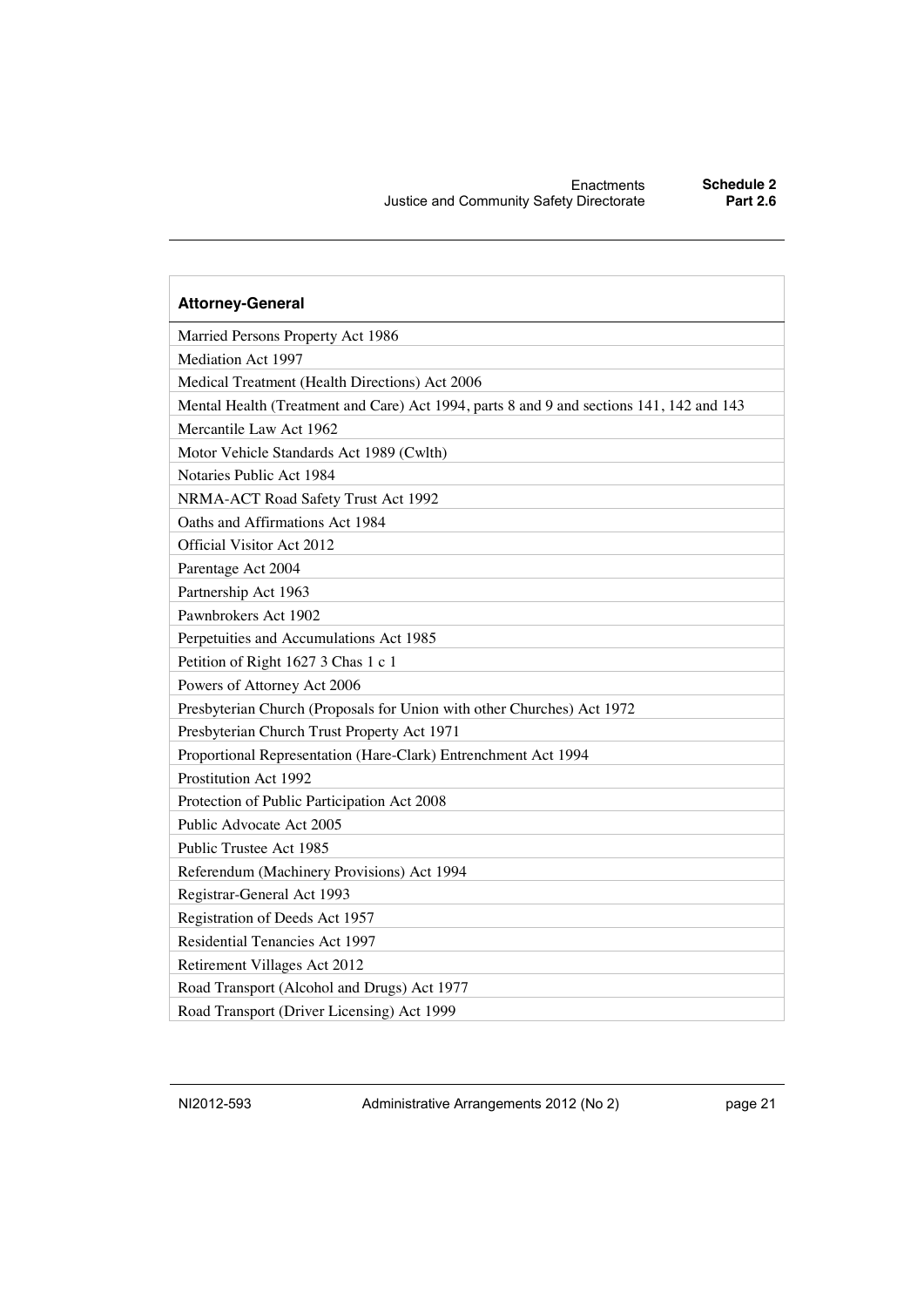#### **Schedule 2** Enactments<br> **Part 2.6** Justice and **Justice and Community Safety Directorate**

#### **Attorney-General**

Road Transport (General) Act 1999, except sections 12, 13 and 14, and administration provisions relating to fees and approval of forms, to the extent that they relate to a function under the road transport legislation that is the responsibility of the Minister for Territory and Municipal Services

Road Transport (Mass, Dimensions and Loading) Act 2009, except sections 405, 406

Road Transport (Mass, Dimensions and Loading) Regulation 2010, except sections 11, 14, 17, 21, 24, 28, 31, 39, 41, 47, 48

Road Transport (Public Passenger Services) Act 2001

Road Transport (Public Passenger Services) Regulation 2002, except sections 70 (1) (a), 70 (1) (b)

Road Transport (Safety and Traffic Management) Act 1999, except sections 5A, 18, 20, 31 (1) and (2), 32 (3) (c)

Road Transport (Safety and Traffic Management) Regulation 2000, except section 42 (3), 64 (1), 64 (2)

Road Transport Reform (Vehicles and Traffic) Act 1993 (Cwlth)

Road Transport (Vehicle Registration) Act 1999

Roman Catholic Church Property Trust Act 1937

Royal Marriages Act 1772 12 Geo 3 c 11

Sale of Goods Act 1954

Sale of Goods (Vienna Convention) Act 1987

Sale of Motor Vehicles Act 1977

Salvation Army Property Trust Act 1934

Scaffolding and Lifts Act 1912, section 5A and other administration provisions relating to notices and hearing and determining appeals

Second-hand Dealers Act 1906

Security Industry Act 2003

Spent Convictions Act 2000

Supervised Injecting Place Trial Act 1999, sections 7, 8 and 13

Supreme Court Act 1933

Terrorism (Extraordinary Temporary Powers) Act 2006

Testamentary Guardianship Act 1984

Trustee Act 1925

Trustee Companies Act 1947

page 22 Administrative Arrangements 2012 (No 2) NI2012-593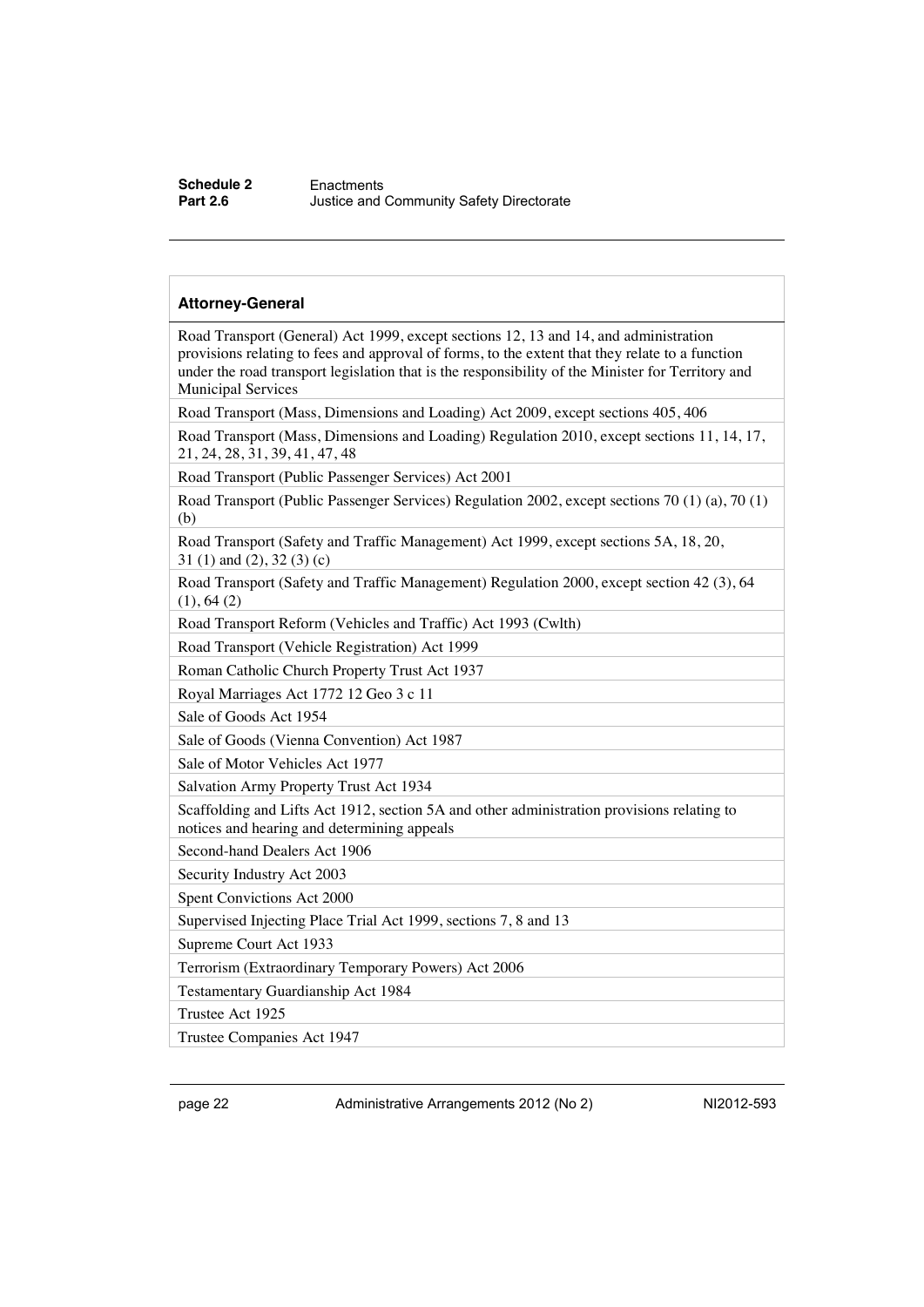#### **Attorney-General**

Unclaimed Money Act 1950

Uncollected Goods Act 1996

Uniting Church in Australia Act 1977

Unit Titles Act 2001, parts 1 and 4 to 9, divisions 11.2 and 11.3, parts 13, 14 and 15 and schedule 1

Unit Titles (Management) Act 2011

Utilities Act 2000, parts 11 and 12

Victims of Crime Act 1994

Victims of Crime (Financial Assistance) Act 1983

Wills Act 1968

Witness Protection Act 1996

Workplace Privacy Act 2011

Work Health and Safety Act 2011, administration provisions relating to work safety information, education, advice, licensing and compliance

Workers Compensation Act 1951, administration provisions relating to workers compensation information, education, advice, licensing and compliance

#### **Minister for Police and Emergency Services**

Crimes (Child Sex Offenders) Act 2005

Emergencies Act 2004, except schedule 1

Firearms Act 1996

Fuels Control Act 1979, except section 11

Prohibited Weapons Act 1996

#### **Minister for Corrections**

Corrections Management Act 2007

Crimes (Sentence Administration) Act 2005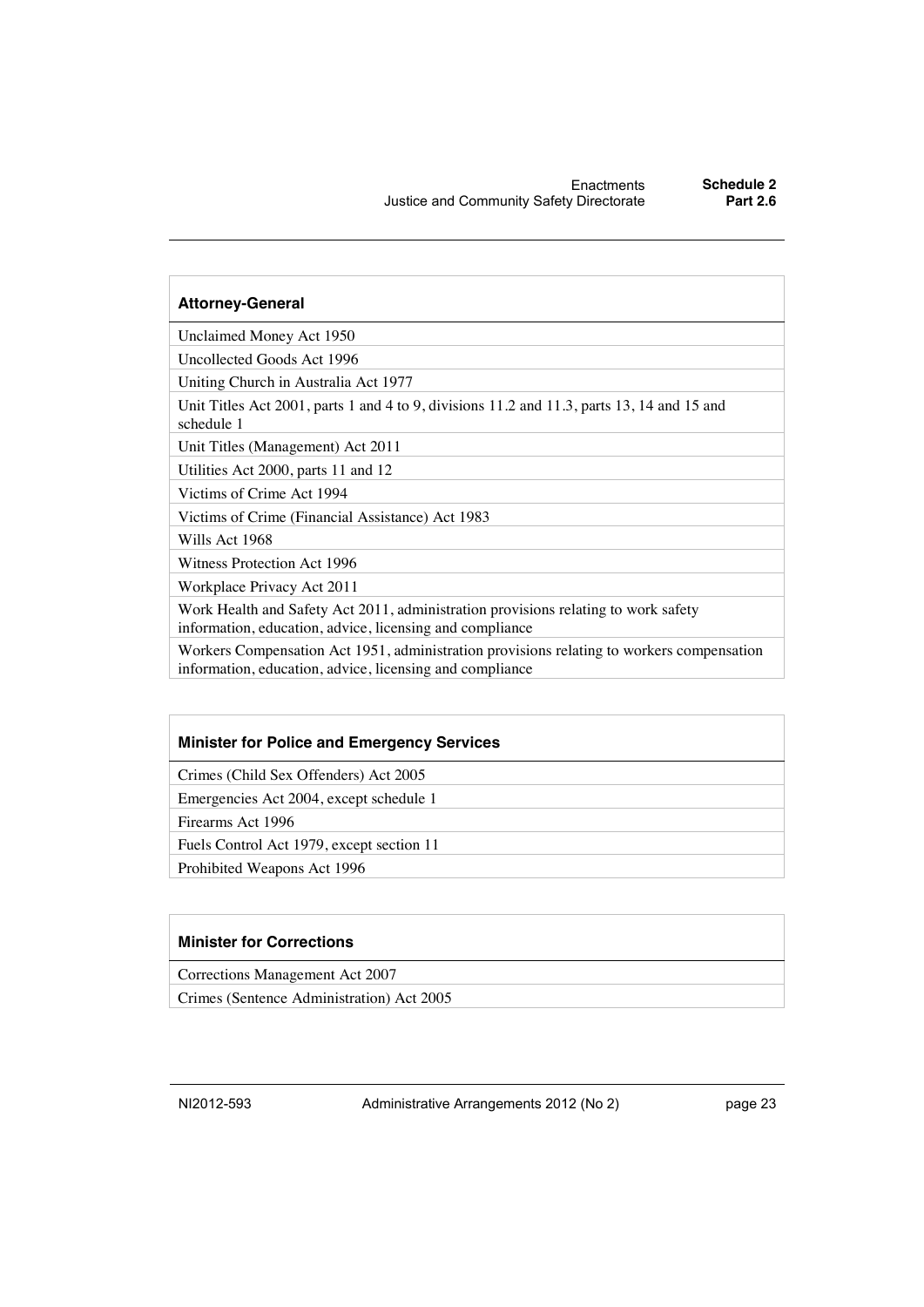## <span id="page-26-0"></span>**Part 2.7 Environment and Sustainable Development Directorate**

| Minister for the Environment and Sustainable Development                                                                |
|-------------------------------------------------------------------------------------------------------------------------|
| Architects Act 2004                                                                                                     |
| Australian Capital Territory (Planning and Land Management) Act 1988 (Cwlth), sections 16,<br>19, 25 and 29 and part 10 |
| Building Act 2004                                                                                                       |
| Building and Construction Industry (Security of Payment) Act 2009                                                       |
| Climate Change and Greenhouse Gas Reduction Act 2010                                                                    |
| Clinical Waste Act 1990                                                                                                 |
| Commissioner for Sustainability and the Environment Act 1993                                                            |
| Common Boundaries Act 1981                                                                                              |
| Community Title Act 2001                                                                                                |
| Construction Occupations (Licensing) Act 2004                                                                           |
| Districts Act 2002                                                                                                      |
| Electricity Feed-in (Large-scale Renewable Energy Generation) Act 2011                                                  |
| Electricity Feed-in (Renewable Energy Premium) Act 2008                                                                 |
| Electricity (Greenhouse Gas Emissions) Act 2004                                                                         |
| Electricity (National Scheme) Act 1997                                                                                  |
| Electricity Safety Act 1971                                                                                             |
| Enclosed Lands Protection Act 1943                                                                                      |
| Energy Efficiency (Cost of Living) Improvement Act 2012                                                                 |
| <b>Environment Protection Act 1997</b>                                                                                  |
| Fisheries Act 2000                                                                                                      |
| Gas Safety Act 2000                                                                                                     |
| Hemp Fibre Industry Facilitation Act 2004                                                                               |
| Heritage Act 2004                                                                                                       |
| Lakes Act 1976                                                                                                          |
| Lands Acquisition Act 1994                                                                                              |
| National Energy Retail Law (ACT) Act 2012                                                                               |
| National Environment Protection Council Act 1994                                                                        |

page 24 Administrative Arrangements 2012 (No 2) NI2012-593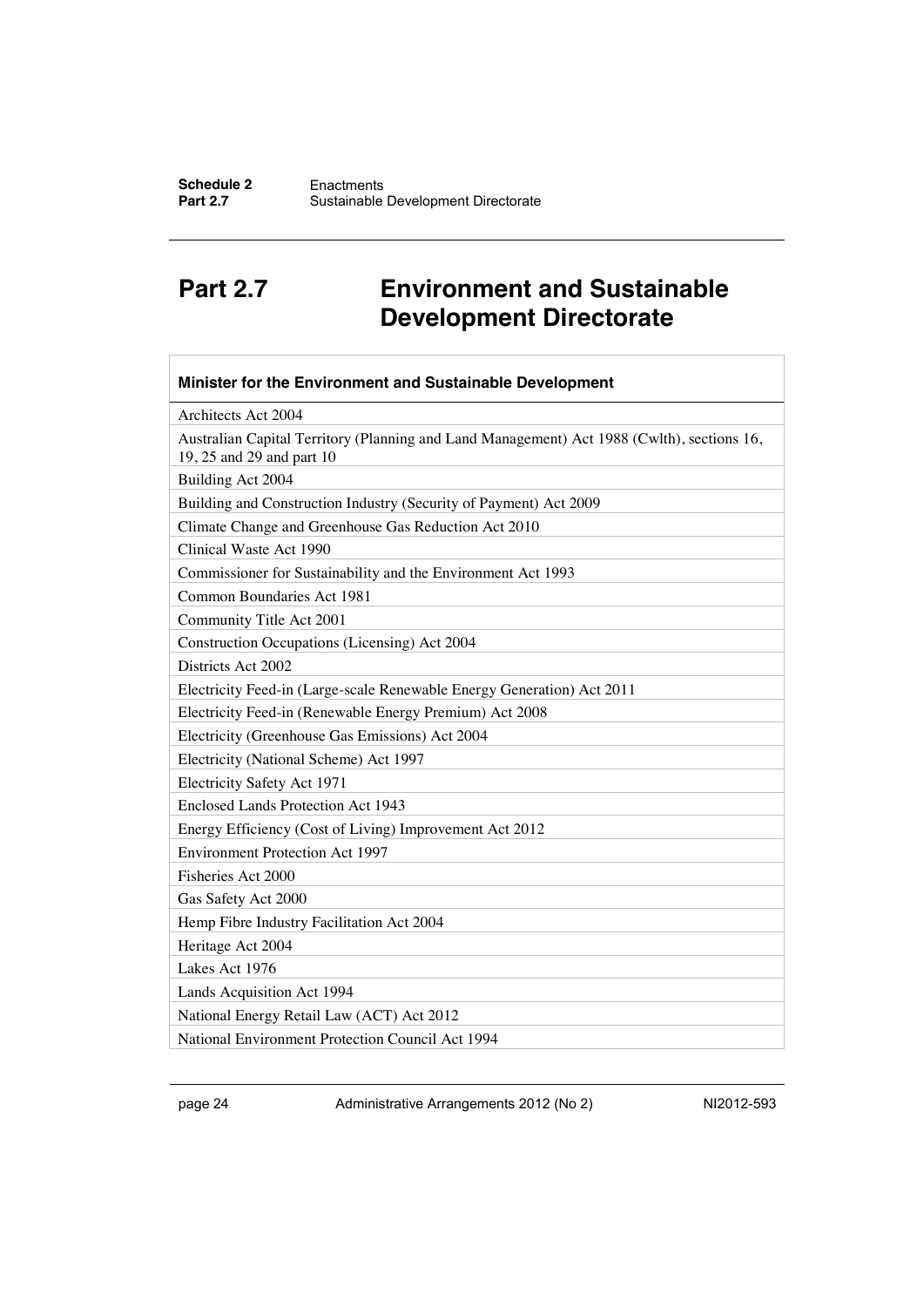| Minister for the Environment and Sustainable Development                                              |
|-------------------------------------------------------------------------------------------------------|
| National Gas (ACT) Act 2008                                                                           |
| Nature Conservation Act 1980                                                                          |
| Planning and Development Act 2007, except chapter 4                                                   |
| Plastic Shopping Bags Ban Act 2010                                                                    |
| Public Place Names Act 1989                                                                           |
| Public Roads Act 1902                                                                                 |
| Recovery of Lands Act 1929                                                                            |
| Surveyors Act 2007                                                                                    |
| Unit Titles Act 2001, parts 2, 3 and 10, division 11.1 and part 12                                    |
| Utilities Act 2000, except parts 3A, 11, 12 and 14 and sections 254 and 256 in relation to<br>part 14 |
| Utilities (Telecommunication Installations) Act 2001                                                  |
| Water and Sewerage Act 2000                                                                           |
| Water Efficiency Labelling and Standards Act 2005                                                     |
| Water Resources Act 2007                                                                              |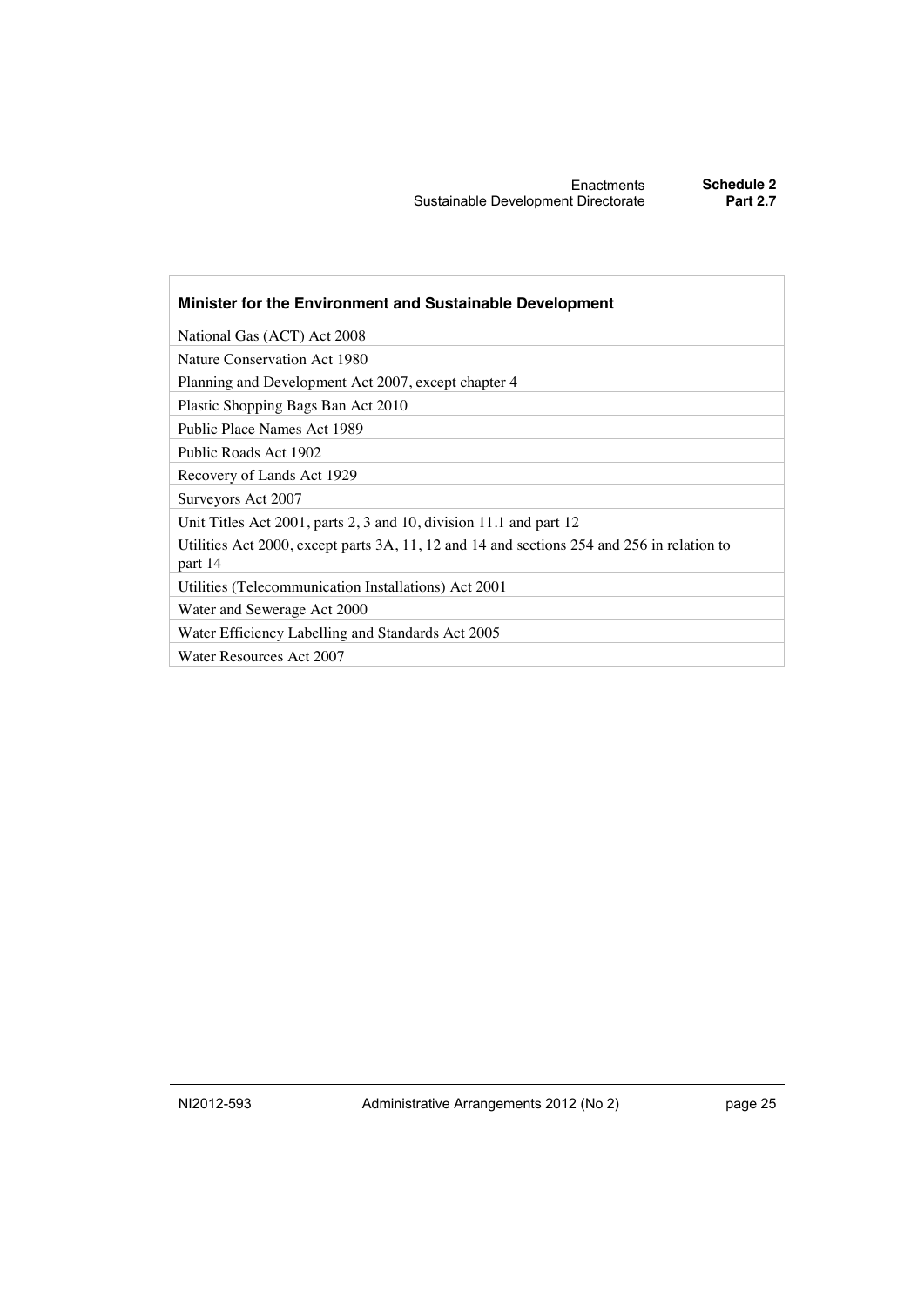#### **Schedule 2** Enactments<br>**Part 2.8** Community **Community Services Directorate**

## <span id="page-28-0"></span>**Part 2.8 Community Services Directorate**

**Minister for Community Services**

#### **Minister for Disability, Children and Young People**

Adoption Act 1993, except section 104 (2)

Children and Young People Act 2008 (except chapter 20)

Disability Services Act 1991

Working with Vulnerable People (Background Checking) Act 2011

#### **Minister for the Arts**

Cultural Facilities Corporation Act 1997

#### **Minister for Women**

#### **Minister for Multicultural Affairs**

#### **Minister for Housing**

Housing Assistance Act 2007

page 26 Administrative Arrangements 2012 (No 2) NI2012-593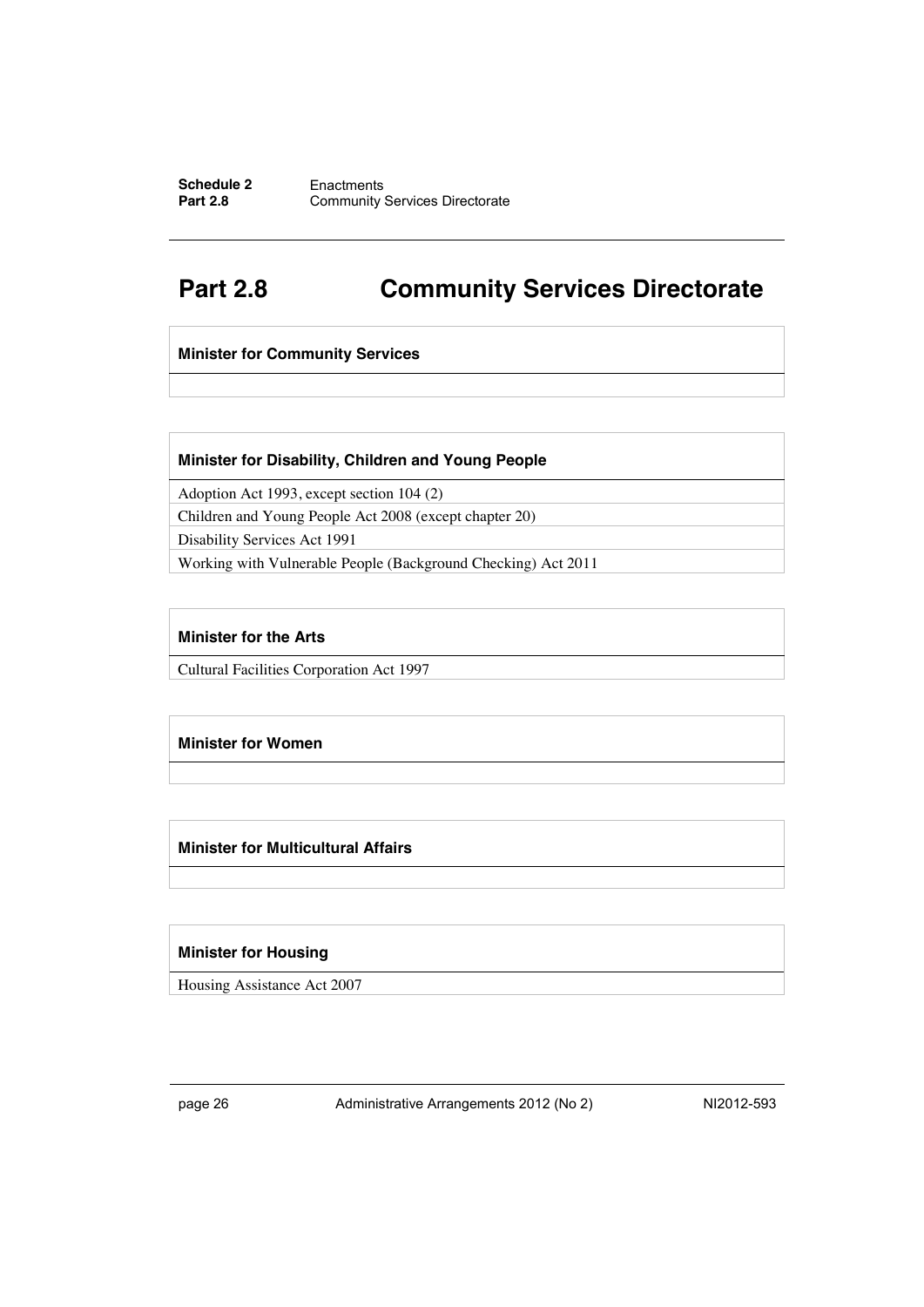Enactments **Schedule 2 Community Services Directorate** 

#### **Minister for Aboriginal and Torres Strait Islander Affairs**

Aboriginal and Torres Strait Islander Elected Body Act 2008 Native Title Act 1994

#### **Minister for Ageing**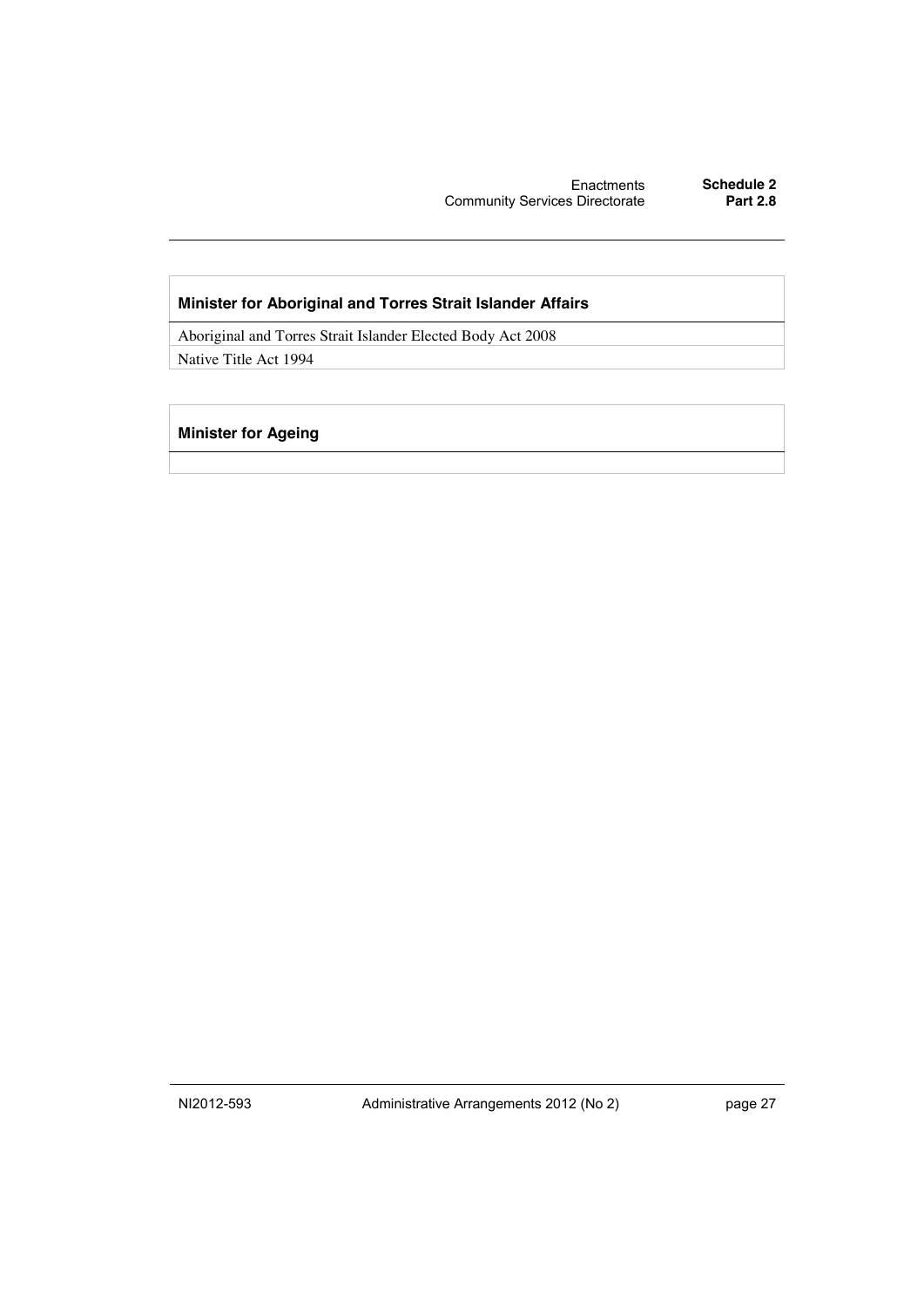## <span id="page-30-0"></span>**Part 2.9 Territory and Municipal Services Directorate**

| <b>Minister for Territory and Municipal Services</b>                                                                                                                                                                                                                                                                                                                                                                        |
|-----------------------------------------------------------------------------------------------------------------------------------------------------------------------------------------------------------------------------------------------------------------------------------------------------------------------------------------------------------------------------------------------------------------------------|
| Animal Diseases Act 2005                                                                                                                                                                                                                                                                                                                                                                                                    |
| Animal Welfare Act 1992                                                                                                                                                                                                                                                                                                                                                                                                     |
| Cemeteries and Crematoria Act 2003                                                                                                                                                                                                                                                                                                                                                                                          |
| Domestic Animals Act 2000                                                                                                                                                                                                                                                                                                                                                                                                   |
| Fertilisers (Labelling and Sale) Act 1904                                                                                                                                                                                                                                                                                                                                                                                   |
| Gungahlin Drive Extension Authorisation Act 2004                                                                                                                                                                                                                                                                                                                                                                            |
| Litter Act 2004                                                                                                                                                                                                                                                                                                                                                                                                             |
| Pest Plants and Animals Act 2005                                                                                                                                                                                                                                                                                                                                                                                            |
| Plant Diseases Act 2002                                                                                                                                                                                                                                                                                                                                                                                                     |
| Roads and Public Places Act 1937                                                                                                                                                                                                                                                                                                                                                                                            |
| Road Transport (Driver Licensing) Act 1999, sections 10, 36, 40                                                                                                                                                                                                                                                                                                                                                             |
| Road Transport (Driver Licensing) Regulation 2000, sections 13, 68, 85 (5), 138AB, 138B                                                                                                                                                                                                                                                                                                                                     |
| Road Transport (General) Act 1999, sections 12, 13 and 14, and administration provisions<br>relating to fees and approval of forms, in relation to a function under the road transport<br>legislation that is the responsibility of the Minister for Territory and Municipal Services                                                                                                                                       |
| Road Transport (Mass, Dimensions and Loading) Act 2009, sections 22, 23, 198 (2), 202, 405,<br>406, 504, 505                                                                                                                                                                                                                                                                                                                |
| Road Transport (Mass, Dimensions and Loading) Regulation 2010, sections 11, 14, 17, 21, 24,<br>28, 31, 39, 41, 47, 48, 54, 56, 59, 62 (2), 68                                                                                                                                                                                                                                                                               |
| Road Transport (Public Passenger Services) Regulation 2002, sections 70 (1) (a) and 70 (1) (b)                                                                                                                                                                                                                                                                                                                              |
| Road Transport (Safety and Traffic Management) Act 1999, sections 5A, 18, 20, 31 (1) and (2),<br>32(3)(c)                                                                                                                                                                                                                                                                                                                   |
| Road Transport (Safety and Traffic Management) Regulation 2000, sections 42 (3), 46, 51,<br>64(1), 64(2), 72 and 101                                                                                                                                                                                                                                                                                                        |
| Road Transport (Vehicle Registration) Act 1999, sections 8, 29                                                                                                                                                                                                                                                                                                                                                              |
| Road Transport (Vehicle Registration) Regulation 2000, sections 26 (2), 27 (2), 28, 29, 31 (3),<br>$37(1)$ and $(2)$ , $41$ , $42(2)$ and $(4)$ , $54(1)$ , $56(1)$ , $61$ , $62$ , $63$ , $64(2)$ , $65(3)$ , $(5)$ and $(6)$ , $68(4)$ ,<br>$(5)$ , $(7)$ , $(8)$ , $(9)$ and $(10)$ , $72$ , $75$ , $77$ $(2)$ and $(3)$ , $78$ , $79$ , $83$ $(4)$ , $86$ $(1)$ , $92$ , $160$ $(3)$ , $162$ $(2)$ , $(3)$<br>and $(4)$ |
|                                                                                                                                                                                                                                                                                                                                                                                                                             |

Stock Act 2005

page 28 Administrative Arrangements 2012 (No 2) NI2012-593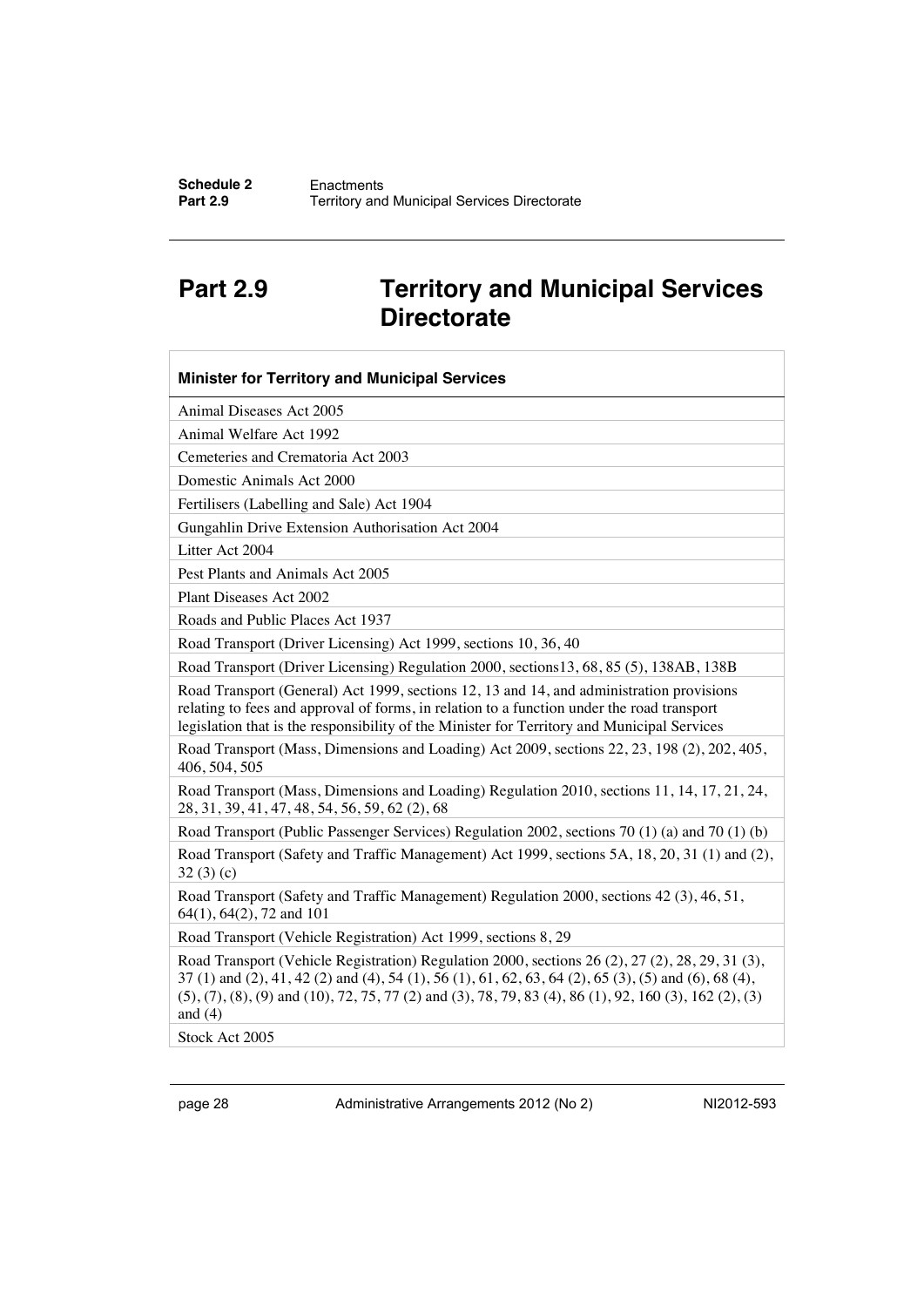#### **Minister for Territory and Municipal Services**

Tree Protection Act 2005

Trespass on Territory Land Act 1932

Utilities Act 2000, part 14 and sections 254 and 256 in relation to part 14

Waste Minimisation Act 2001